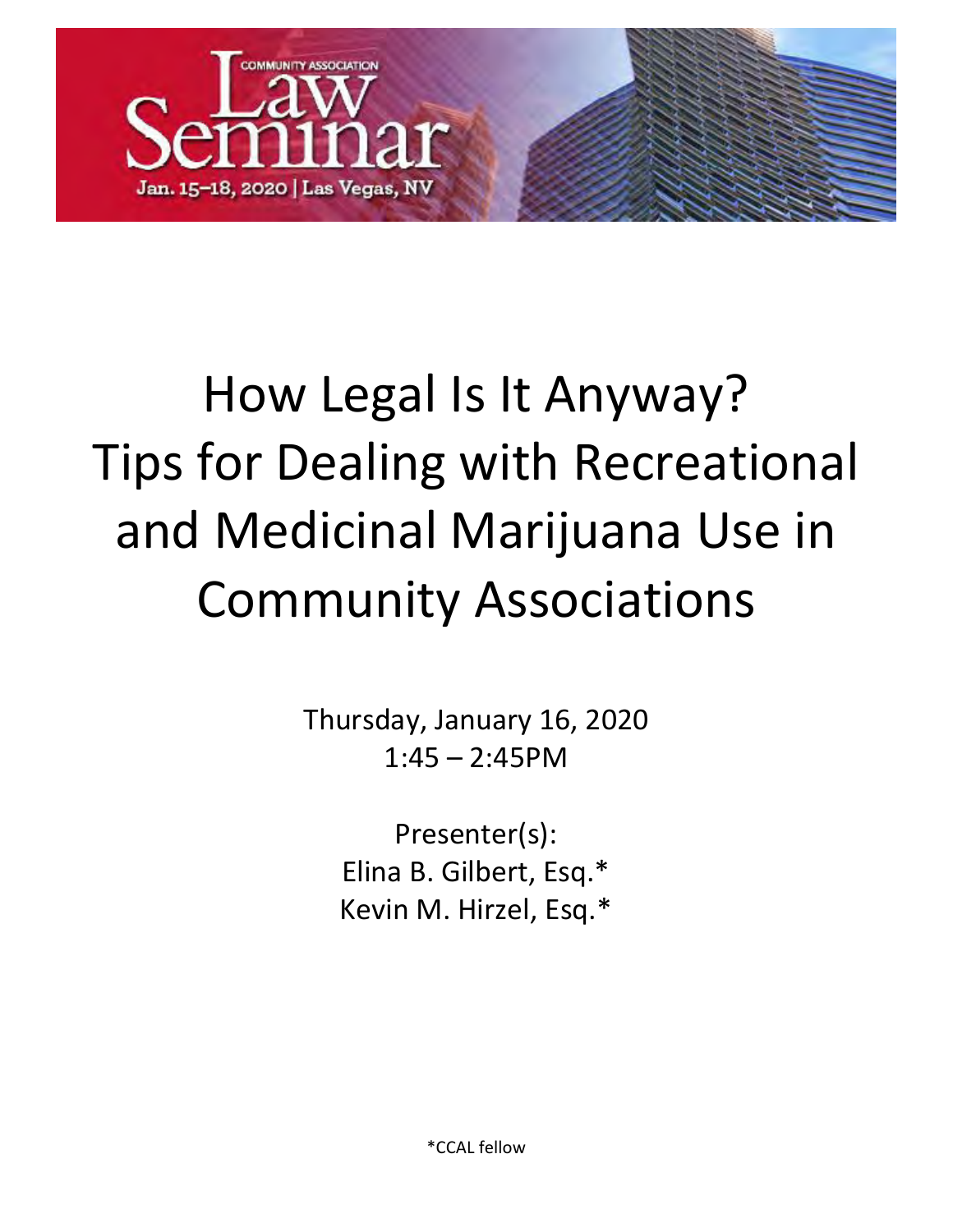ISBN: 978-1-59618-016-1

© 2020 Community Associations Institute Community Association Law Seminar 2020

# *Speakers/authors are solely responsible for obtaining all necessary permissions or licenses from any persons or organizations whose materials are included or used in their presentations and/or contributed to this work.*

All rights reserved. No part of this publication may be reproduced, stored in a retrieval system, or transmitted, in any form or by any means, electronic, mechanical, audio, visual, or otherwise, without the prior written consent of the publisher. Inquiries should be directed to Community Associations Institute.

Community Associations Institute 6402 Arlington Blvd., Suite 500 Falls Church, VA 22042 www.caionline.org

*This publication is designed to provide accurate and authoritative information in regard to the subject matter covered. It is sold with the understanding that the publisher is not engaged in rendering legal, accounting, or other professional services. If legal advice or other expert assistance is required, the services of a competent professional should be sought.*—From a Declaration of Principles, jointly adopted by a Committee of the American Bar Association and a Committee of Publishers

Printed in the United States of America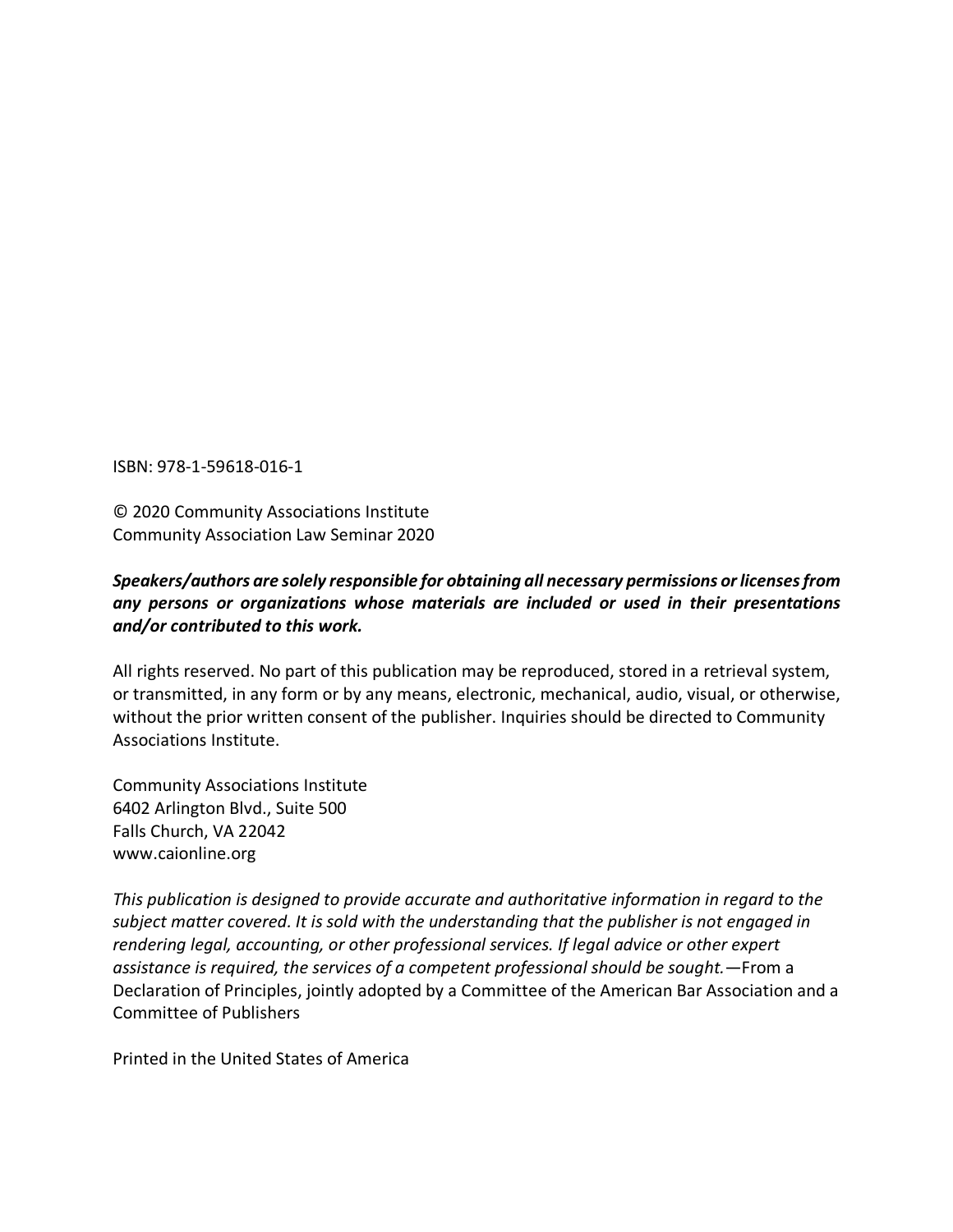

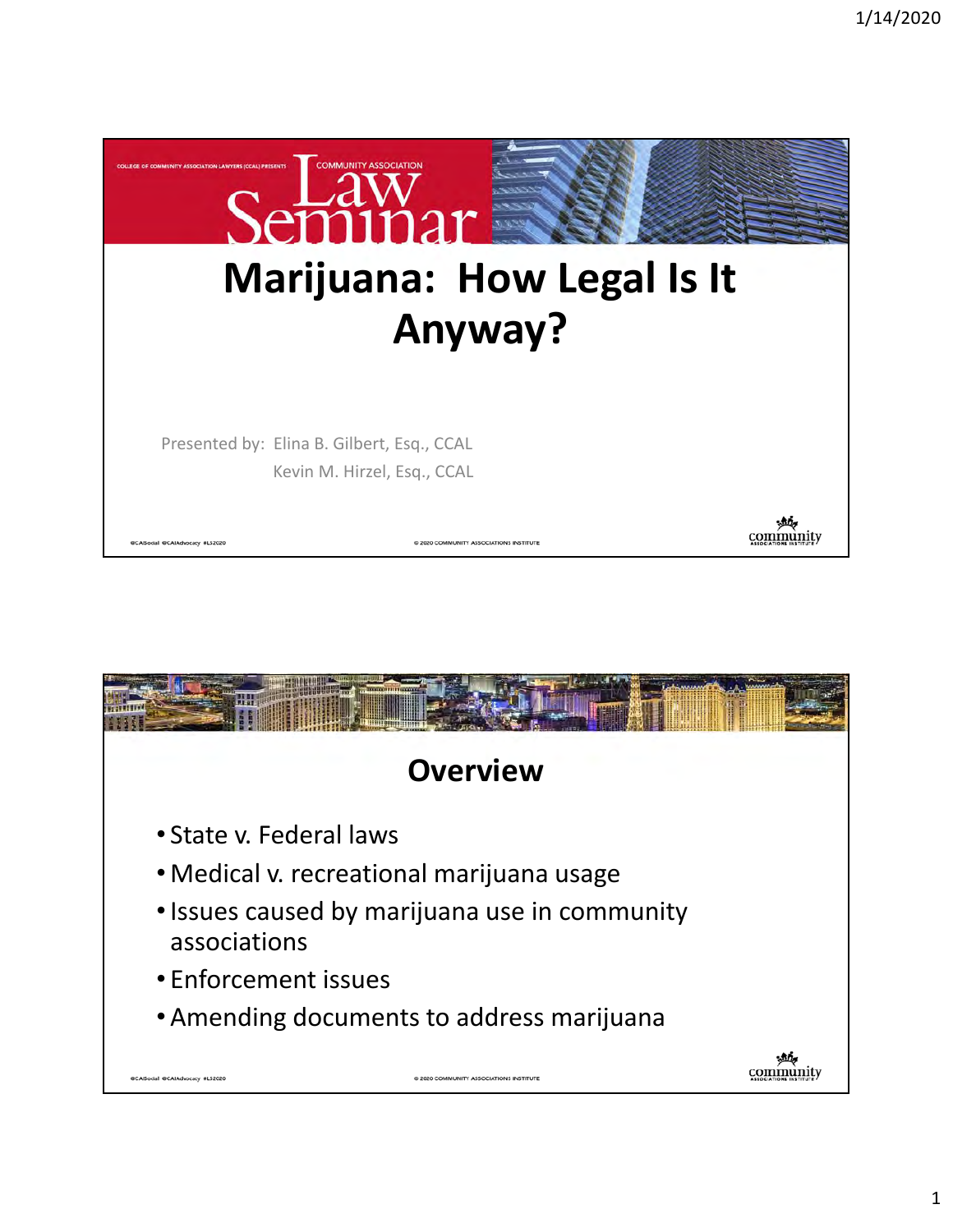

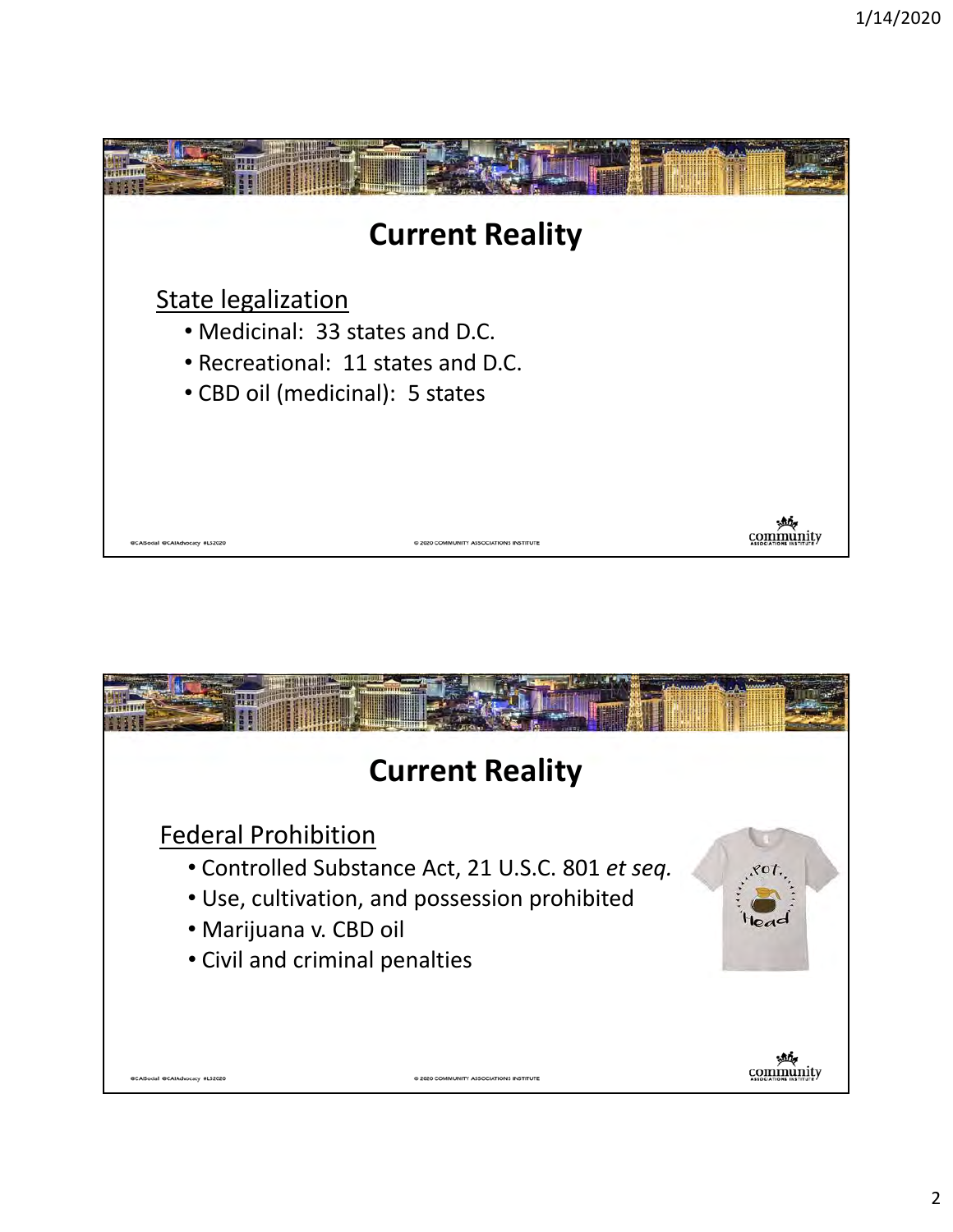

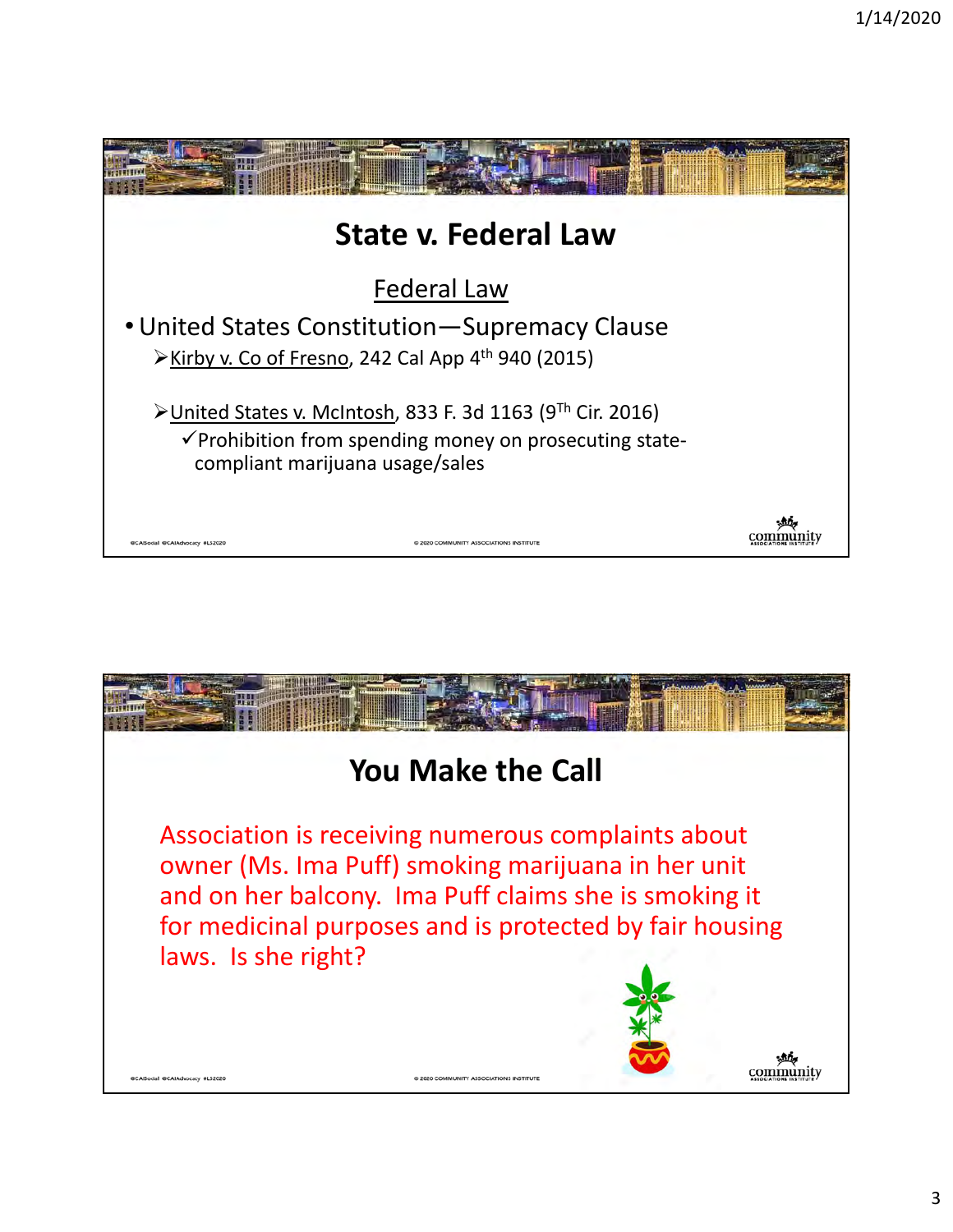

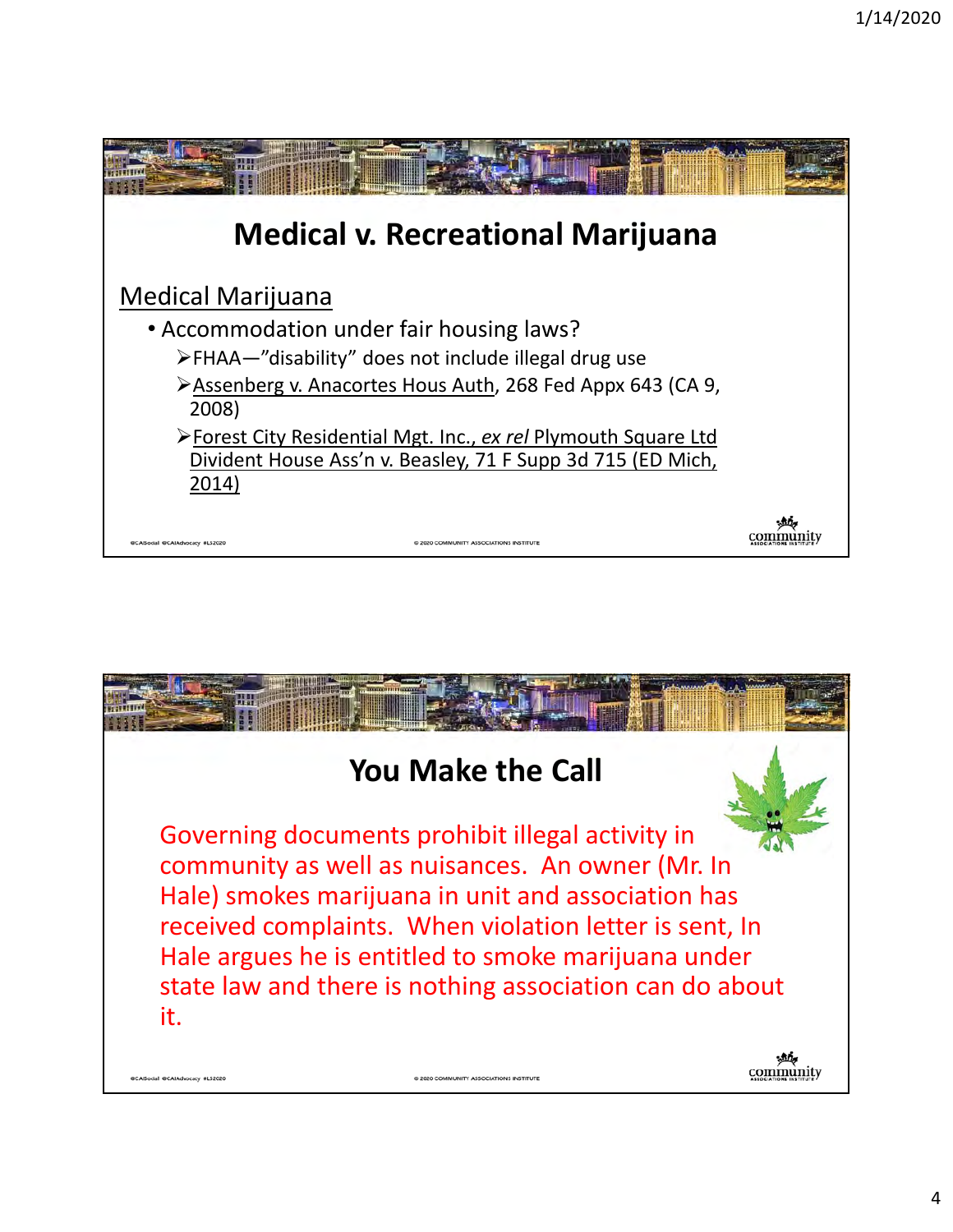

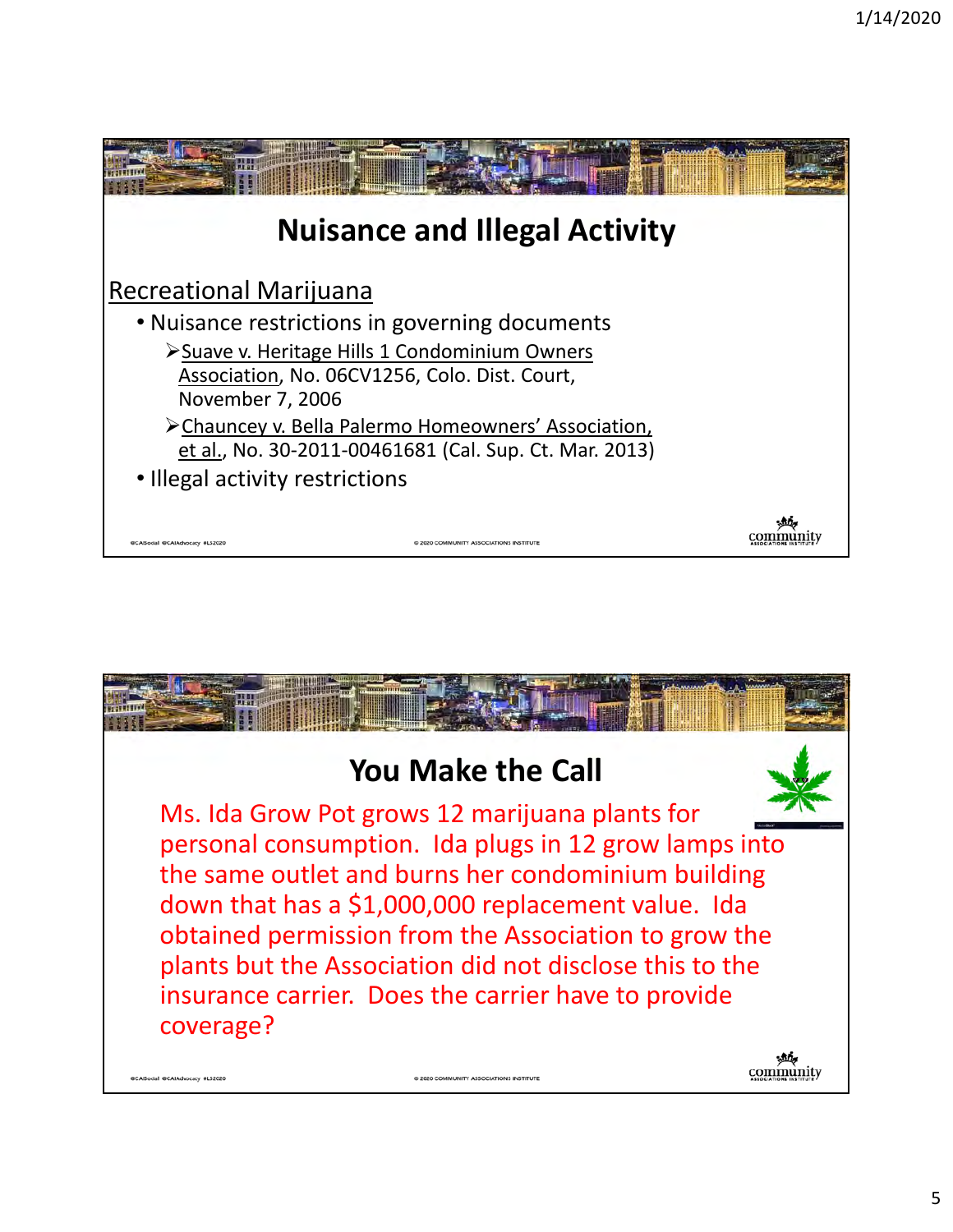

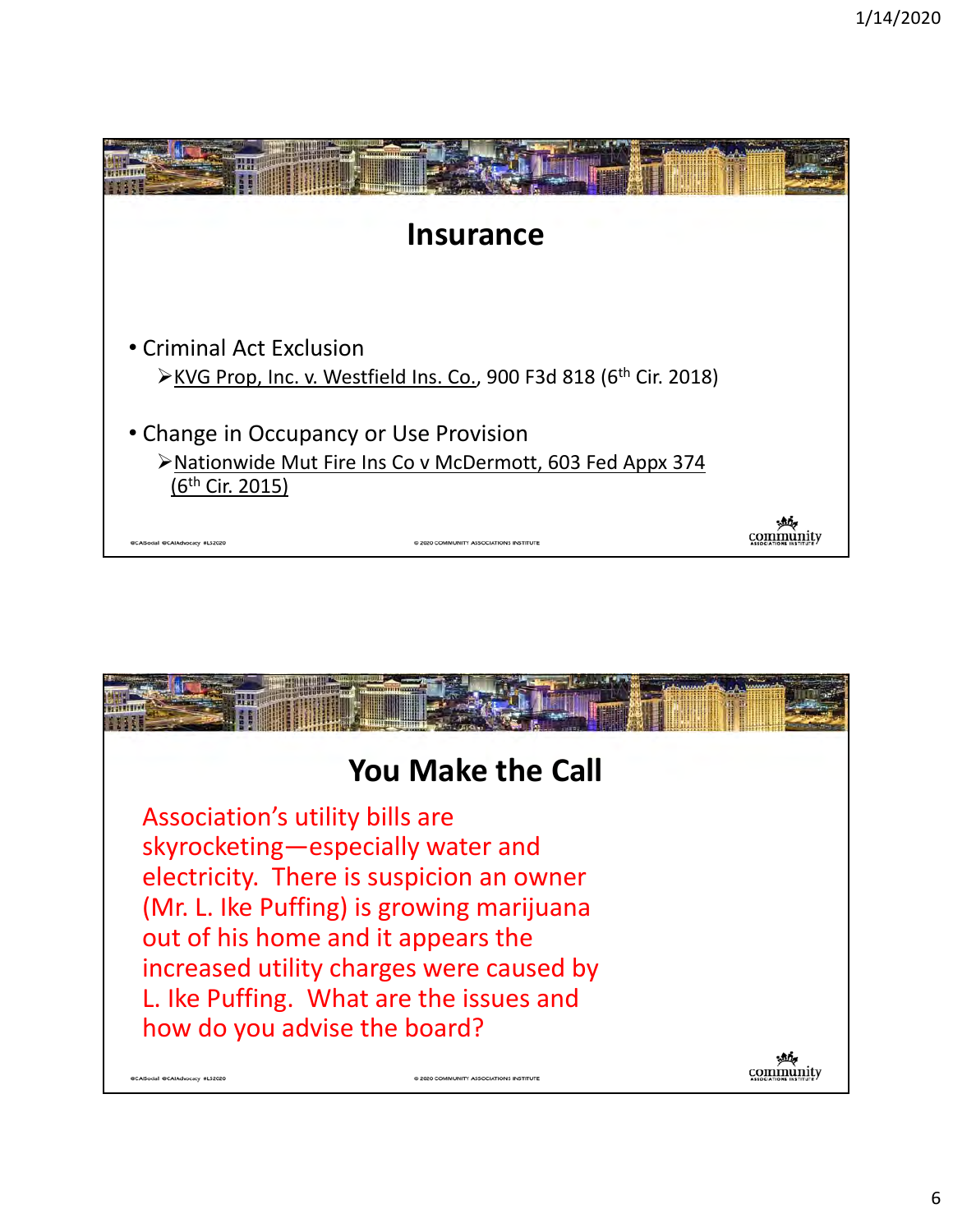

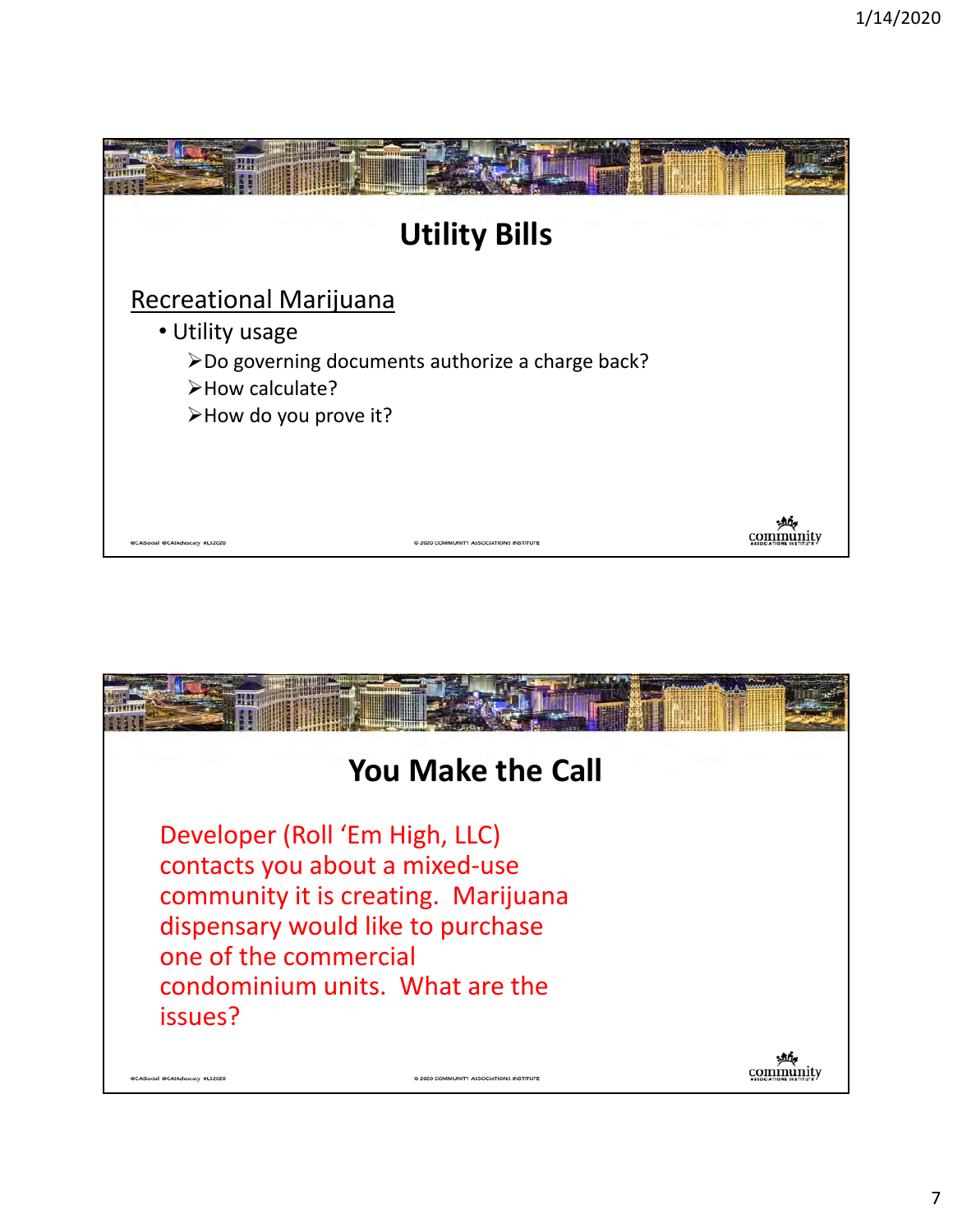

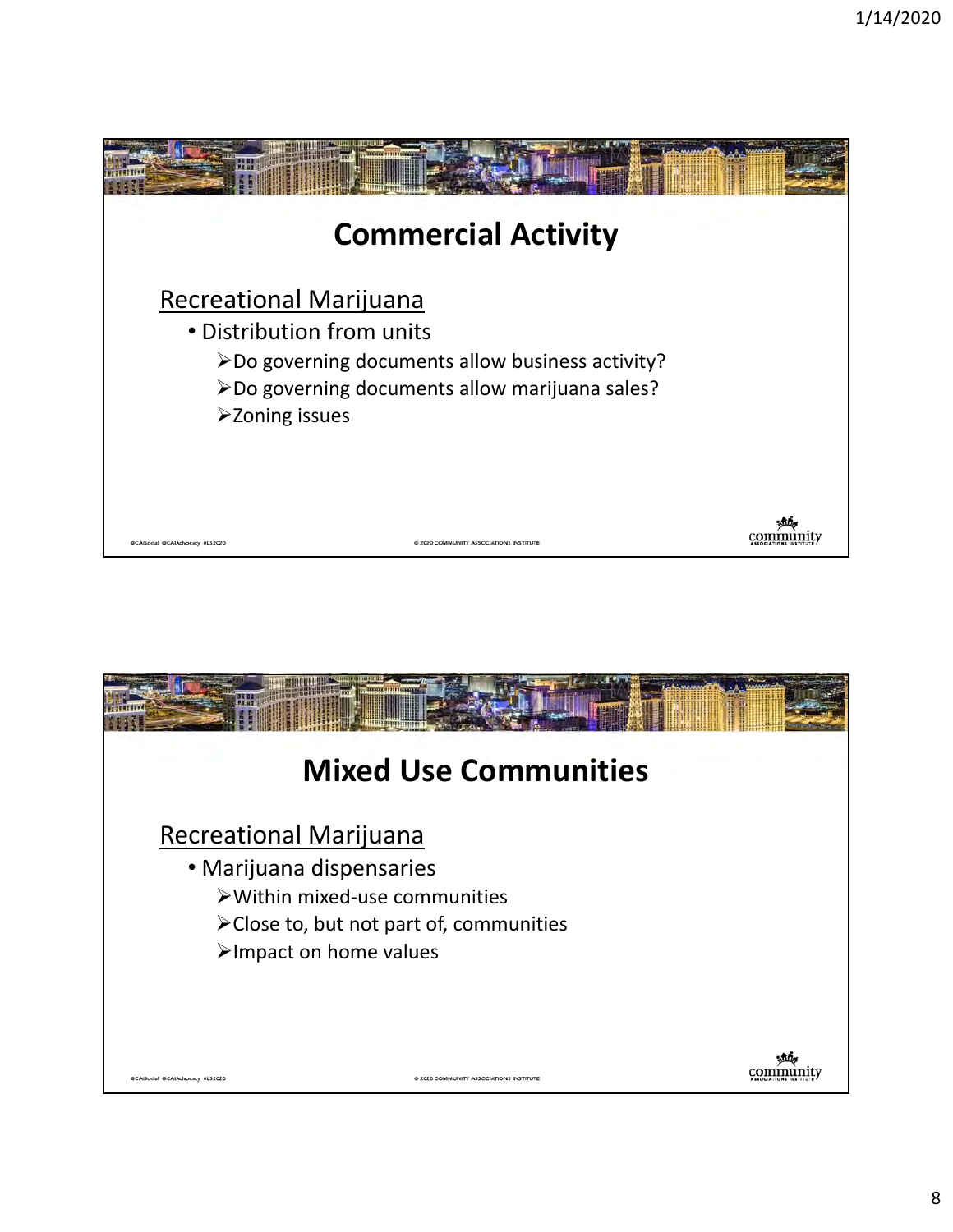

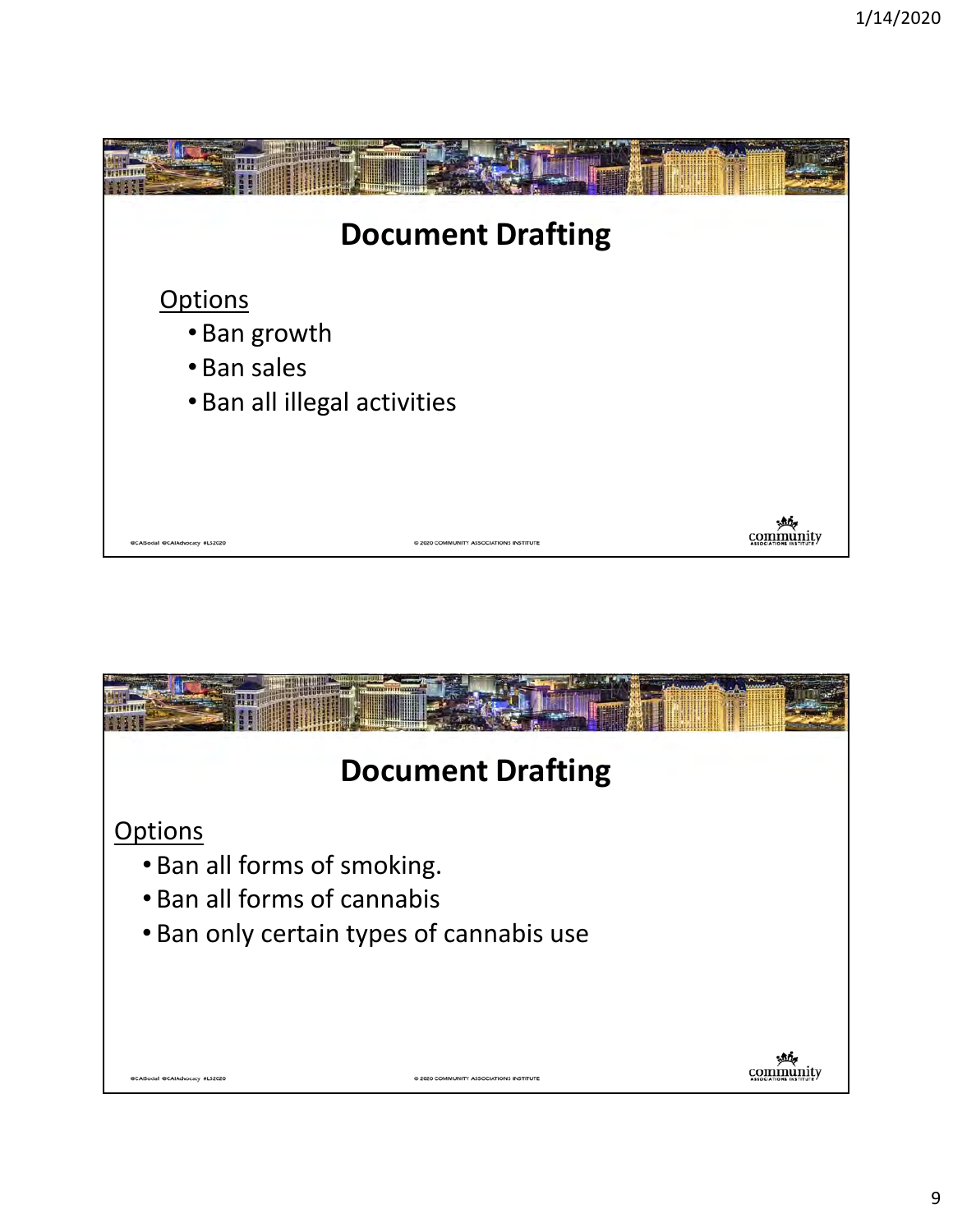

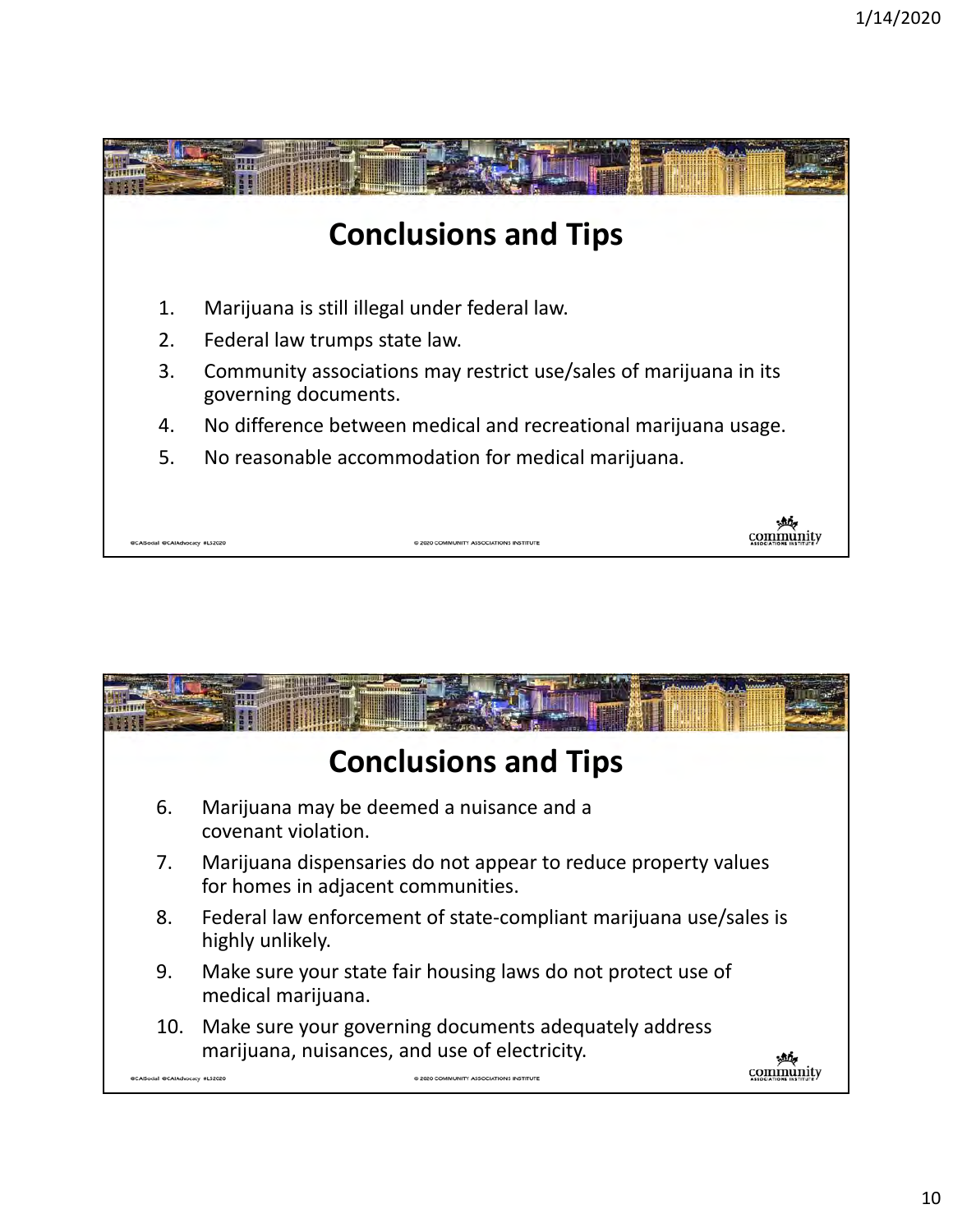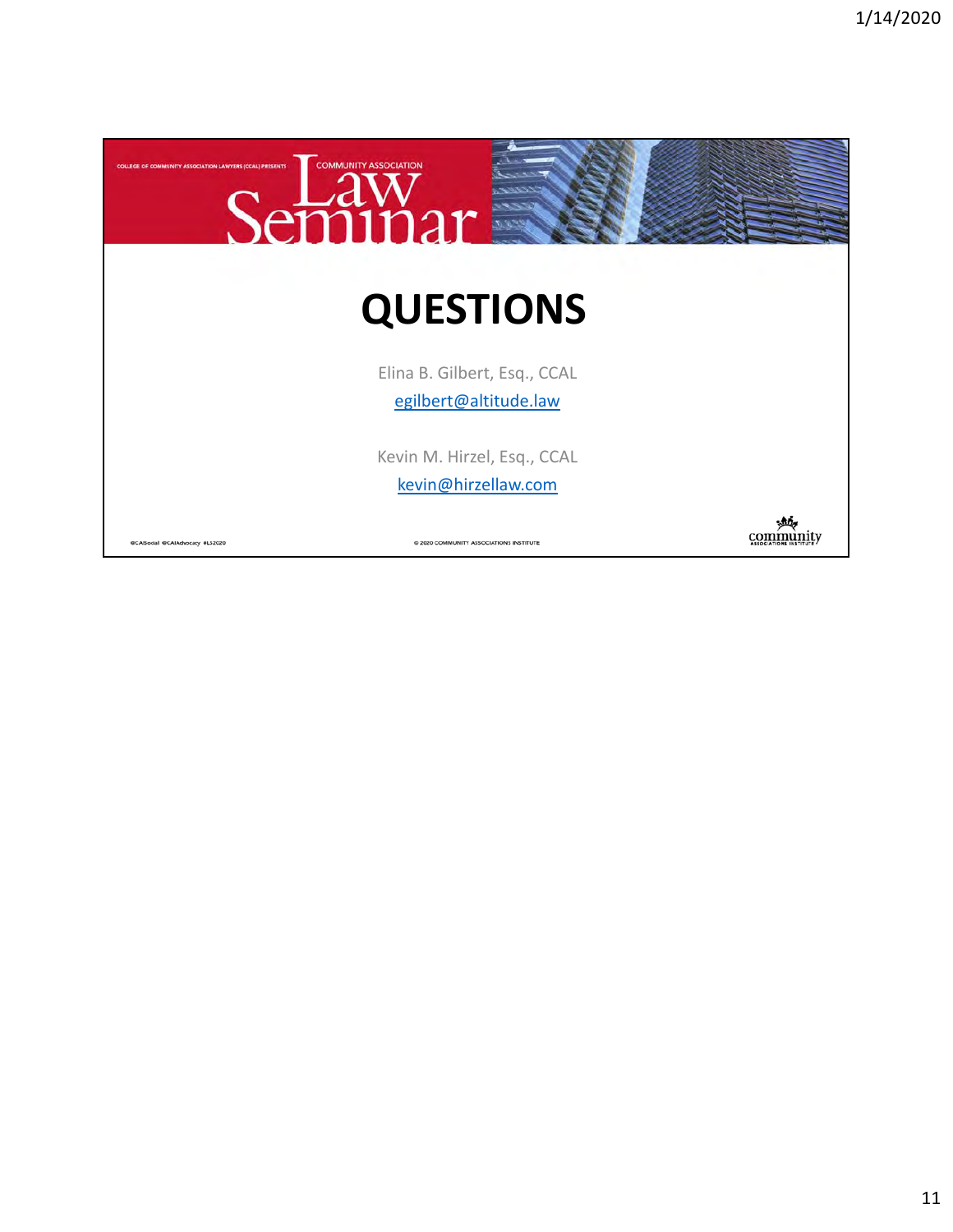# **Marijuana: How legal is it anyway? Tips for dealing with recreational and medical marijuana use in community associations**

**by**

Elina Gilbert, Esq., CCAL Kevin M. Hirzel, Esq., CCAL **Altitude Community Law, P.C. Hirzel Law, PLC** Lakewood, Colorado **Farmington**, Michigan **[EGilbert@altitude.law](mailto:EGilbert@altitude.law) [kevin@hirzellaw.com](mailto:kevin@hirzellaw.com)** 

 $\overline{a}$ 

# **Introduction**

State and local governments are legalizing medicinal and recreational marijuana rapidly. As of 2019, the District of Columbia and thirty-three states have adopted laws that legalize medical marijuana.<sup>[1](#page-13-0)</sup> Five other states have legalized the use of cannabidiol ("CBD") oil for medical purposes.<sup>[2](#page-13-1)</sup> As of 2019, the District of Columbia and eleven other states have legalized recreational marijuana use.<sup>[3](#page-13-2)</sup> Notwithstanding the increasing decriminalization of marijuana on a state and local level, the possession and consumption of marijuana is still illegal under federal law. Accordingly, community associations throughout the country have been struggling to deal with various issues that arise as a result of the current conflict between state and federal law with respect to marijuana. This paper will address the following issues related to marijuana use in community associations:

<span id="page-13-0"></span><sup>1</sup> Alaska, Arizona, Arkansas, California, Colorado, Connecticut, Delaware, Florida, Hawaii, Illinois, Louisiana, Maine, Maryland, Massachusetts, Michigan, Minnesota, Missouri, Montana, Nevada, New Hampshire, New Jersey, New Mexico, New York, North Dakota, Ohio, Oklahoma, Oregon, Pennsylvania, Rhode Island, Utah, Vermont, Washington and West Virginia have legalized medical marijuana. *See* DISA, <https://disa.com/map-of-marijuana-legality-by-state> (last visited Oct. 4, 2019) [\[https://perma.cc/6QMW-TK5Y\]](https://perma.cc/6QMW-TK5Y); PROCON.ORG, <https://medicalmarijuana.procon.org/view.resource.php?resourceID=000881> (last visited Oct. 16, 2019) [\[https://perma.cc/9GJF-7YGJ?type=image\]](https://perma.cc/9GJF-7YGJ?type=image).

<span id="page-13-1"></span><sup>2</sup> Georgia, Indiana, Iowa, Texas and Virginia have all legalized the use of CBD oil for medical purposes. *Id*.

<span id="page-13-2"></span><sup>3</sup> Alaska, California, Colorado, Illinois, Maine, Massachusetts, Michigan, Nevada, Oregon, Vermont and Washington all have passed laws that have legalized recreational marijuana use. *Id.*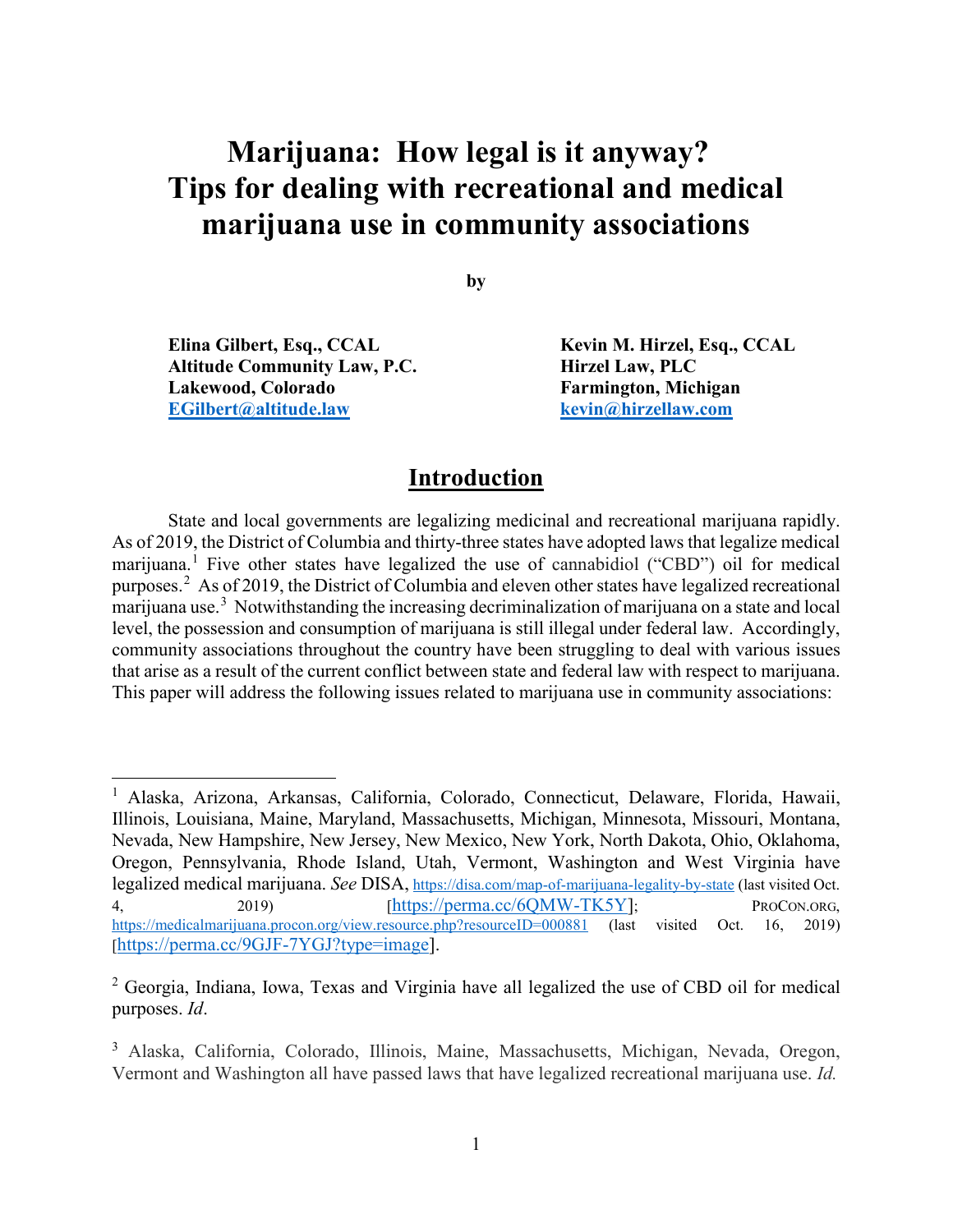- 1. Provide an overview of the current state of federal law related to marijuana and the potential civil and criminal penalties that community associations and board members could face if they permit marijuana in their communities.
- 2. Discuss whether there are any exceptions to marijuana use recognized under federal law related to medical marijuana use, the Federal Fair Housing Act or CBD oils.
- 3. Discuss the potential issues that arise as a result of marijuana use in community associations.
- 4. Discuss tips for amending community association documents to address marijuana related issues.
- 5. Discuss tips for enforcing marijuana related restrictions in governing documents.

# **Overview of Federal Law on Marijuana**

Marijuana use has been illegal under federal law since the 1930's. Currently, the Controlled Substance Act, 21 U.S.C. § 801, et seq. (the "CSA"), makes the use, cultivation or possession of marijuana illegal under federal law. Marijuana, which is also spelled "marihuana" in various state and federal statutes, is defined as follows under the CSA:

**(16)(A)** Subject to subparagraph (B), the term "marihuana" means all parts of the plant Cannabis sativa L., whether growing or not; the seeds thereof; the resin extracted from any part of such plant; and every compound, manufacture, salt, derivative, mixture, or preparation of such plant, its seeds or resin.

**(B)** The term "marihuana" does not include--

**(i)** hemp, as defined in section 1639*o* of Title 7; or

**(ii)** the mature stalks of such plant, fiber produced from such stalks, oil or cake made from the seeds of such plant, any other compound, manufacture, salt, derivative, mixture, or preparation of such mature stalks (except the resin extracted therefrom), fiber, oil, or cake, or the sterilized seed of such plant which is incapable of germination.[4](#page-14-0)

Marijuana is currently identified as a Schedule I controlled substance under the CSA. [5](#page-14-1) The classification of marijuana as a Schedule I controlled substance means that:

**(A)** The drug or other substance has a high potential for abuse. **(B)** The drug or other substance has no currently accepted medical use in treatment in the United States.

<span id="page-14-0"></span><sup>4</sup> 21 U.S.C. § 802(16) (2019).

<span id="page-14-1"></span><sup>5</sup> 21 U.S.C. § 812 (2019).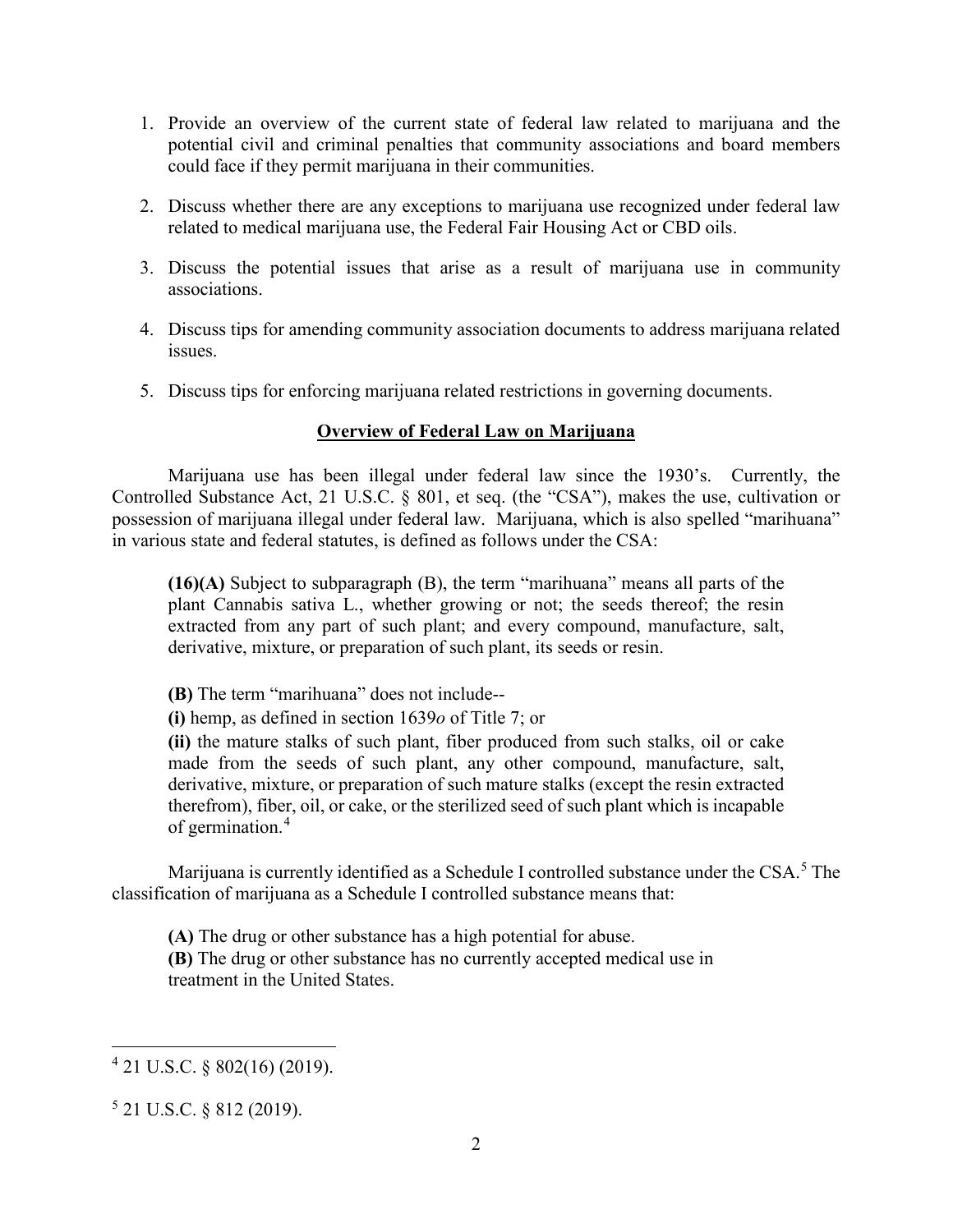**(C)** There is a lack of accepted safety for use of the drug or other substance under medical supervision.<sup>[6](#page-15-0)</sup>

Accordingly, under federal law, marijuana does not have a recognized legal purpose. Currently, it is unlawful for any person to knowingly or intentionally manufacture, distribute, dispense or possess any Schedule I controlled substance.<sup>[7](#page-15-1)</sup> Community associations must be aware of the potential for criminal liability for anyone that permits the manufacture, distribution or use of marijuana on their property. Specifically, the CSA prohibits the following:

#### **(a) Unlawful acts**

Except as authorized by this subchapter, it shall be unlawful to--

**(1)** knowingly open, lease, rent, use, or maintain any place, whether permanently or temporarily, for the purpose of manufacturing, distributing, or using any controlled substance;

**(2)** manage or control any place, whether permanently or temporarily, either as an owner, lessee, agent, employee, occupant, or mortgagee, and knowingly and intentionally rent, lease, profit from, or make available for use, with or without compensation, the place for the purpose of unlawfully manufacturing, storing, distributing, or using a controlled substance. $8$ 

#### **Civil and Criminal Penalties Under the Federal Controlled Substance Act**

A community association<sup>[9](#page-15-3)</sup> and community association board members that knowingly permit marijuana to be used within the community association could potentially be subject to criminal penalties of 20 years in jail or a fine of up to  $$2,000,000$ .<sup>10</sup> The CSA also permits a civil penalty against any person that violates 21 U.S.C. § 856 in an amount that is not more than the greater of \$250,000 or two times the gross receipts, either known or estimated, that were derived from each violation that is attributable to the person.<sup>[11](#page-15-5)</sup> Finally, the CSA also allows for the Department of Justice to commence an action for declaratory relief or injunctive relief to prevent

<span id="page-15-0"></span> $6$   $Id$ 

 $\overline{a}$ 

<span id="page-15-1"></span> $7$  21 U.S.C. § 841(a) (2019).

<span id="page-15-2"></span> $8$  21 U.S.C. § 856(a) (2019).

<span id="page-15-3"></span><sup>9</sup> 21 C.F.R. § 1300.01 (2019) ("Person includes any individual, corporation, government or governmental subdivision or agency, business trust, partnership, association, or other legal entity.").

<span id="page-15-4"></span> $10$  21 U.S.C. § 856(b) (2019).

<span id="page-15-5"></span><sup>11</sup> *See* 21 U.S.C. § 856(d) (2019). The civil penalty related to gross receipts would unlikely be applicable in the context of a community association unless it received proceeds from an illegal marijuana operation.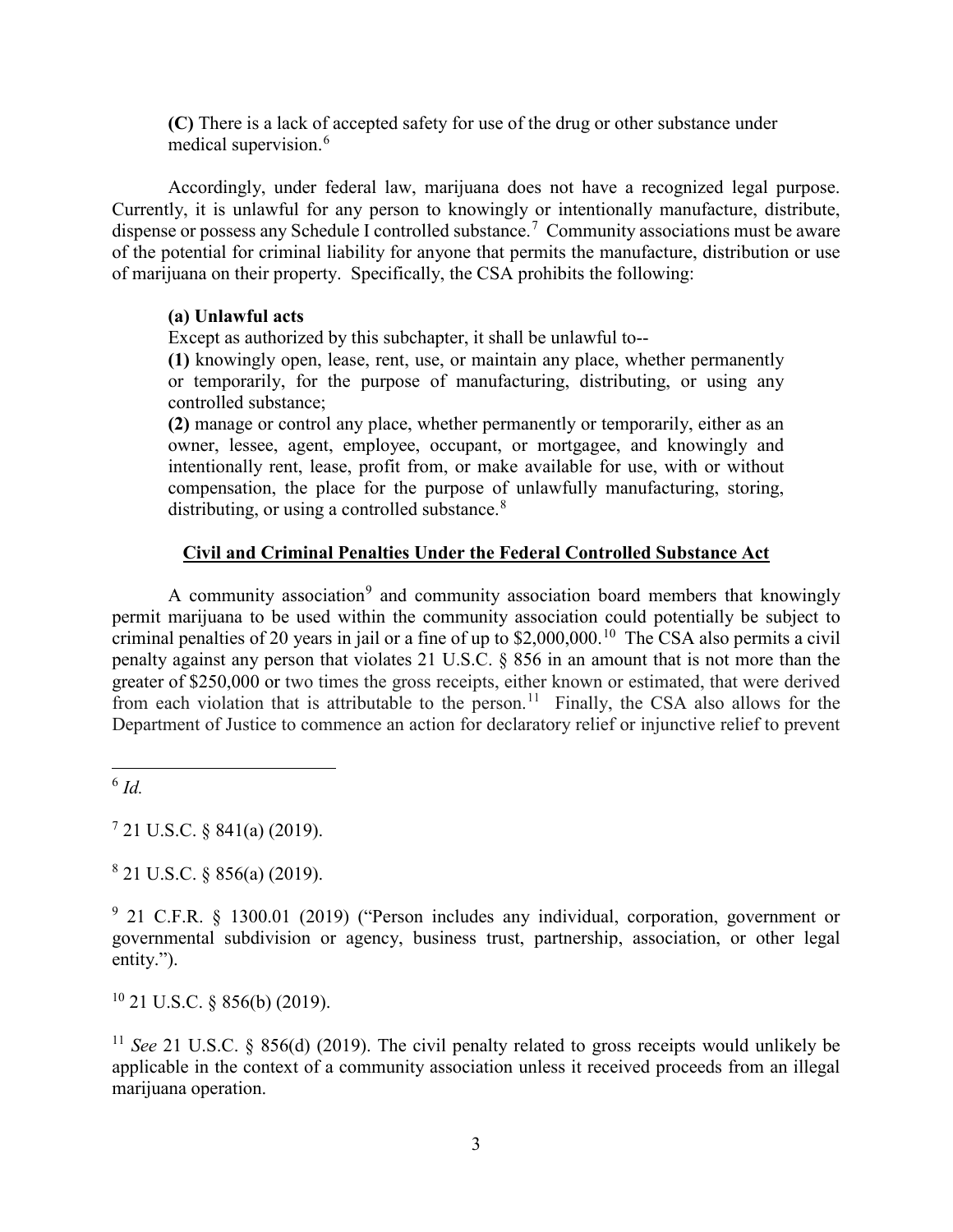further violations of the CSA.<sup>12</sup> While the prosecution of community associations and board members is not a high priority for the Department of Justice, the fact the Department of Justice has not prioritized marijuana-related prosecutions does not mean permitting marijuana is without risk. [13](#page-16-1) 

While marijuana is still illegal under federal law, and practitioners should advise community associations of the same, Congress is currently attempting to limit the enforcement of marijuana-related crimes under federal law. On April 4, 2019, the STATES Act was introduced in the House and the Senate. [14](#page-16-2) The STATES ACT would amend the CSA so the CSA would not apply to any person that was "…acting in compliance with State law relating to the manufacture, production, possession, distribution, dispensation, administration, or delivery of marihuana."[15](#page-16-3) Accordingly, community association attorneys should continue to monitor potential changes in federal law but also be aware that while the federal government may be lax on enforcement, there are currently very harsh consequences community associations and individual board members can face.

<span id="page-16-2"></span><sup>14</sup> S. 1028, 116th Cong. (2019); H.R. 2093, 116th Cong. (2019).

<span id="page-16-3"></span><sup>15</sup> *Id.*

<span id="page-16-0"></span> $\overline{a}$ 12 21 U.S.C. § 856(e) (2019); 21 U.S.C. § 843(f) (2019).

<span id="page-16-1"></span><sup>13</sup> *See*, *e.g., United States v*. *Heying*, No. 14-CR-30 (JRT/SER), 2014 WL 5286153, at \*15 (D. Minn. Aug. 15, 2014), *report and recommendation adopted* No. CRIM 14-30(1) (JRT/SER), 2014 WL 5286155 (D. Minn. Oct. 15, 2014) ("...the Cole Memo and related memoranda do not exempt from prosecution those involved in the distribution of marijuana in states where such activity is authorized under state law. *See* Cole Memo; Treasury Memo; Financial Crimes Memo. Instead, they articulate several broad enforcement priorities that are intended to inform charging decisions regarding marijuana-related crimes and focus prosecutorial efforts on marijuana-related activities that implicate the most significant dangers associated with marijuana, regardless of where those activities occur. The establishment of these priorities and enforcement of the law in accordance therewith are entirely rational exercises of prosecutorial discretion….The Court also finds no merit to Defendants' argument that the rationality of federal enforcement priorities regarding marijuanarelated activity is undermined by marijuana's status as a Schedule I substance."); *United States v*. *Zachariah*, No. SA-16-CR-694-XR, 2018 WL 3017362, at \*1 (W.D. Tex. June 15, 2018) ("*United States v. Canori*, 737 F.3d 181, 184–85 (2d Cir 2013) ('Marijuana remains illegal under federal law, even in those states in which medical marijuana has been legalized. See 21 U.S.C. § 903 (providing for preemption where "there is a positive conflict between [a provision of the CSA] and that State law such that the two cannot consistently stand together"). That the Department of Justice has chosen to prioritize certain types of prosecutions unequivocally does not mean that some types of marijuana use are now legal under the CSA. Rather, "prosecutors are permitted discretion as to which crimes to charge and which sentences to seek."'); *James v. City of Costa Mesa*, 700 F.3d 394, 405 (9th Cir 2012) ('Local decriminalization notwithstanding, the unambiguous federal prohibitions on medical marijuana use set forth in the CSA continue to apply')….").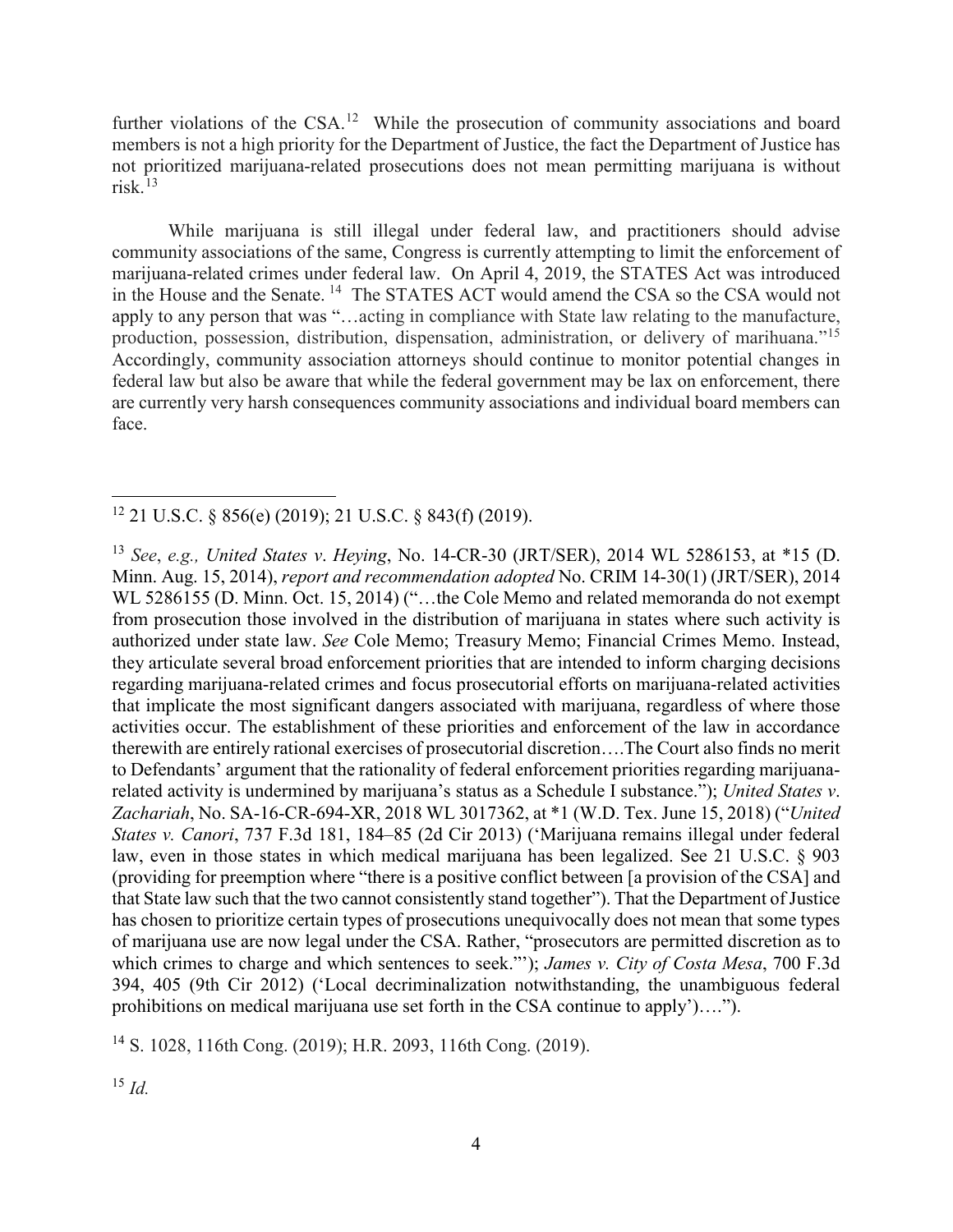#### **Interaction Between Federal Law and State Law Related to Marijuana**

#### *A. The Supremacy Clause*

The Supremacy Clause of Article VI of the United States Constitution states the following:

This Constitution, and the laws of the United States which shall be made in pursuance thereof…shall be the supreme law of the land; and the judges in every state shall be bound thereby, anything in the Constitution or laws of any State to the contrary notwithstanding.

The CSA states it only applies to the exclusion of any state law if there is a "positive" conflict between the CSA and state law.<sup>16</sup> The United States Supreme Court has previously interpreted the Supremacy Clause to mean the CSA trumps any state law that legalizes marijuana. Specifically, the Supreme Court held:

…limiting the activity to marijuana possession and cultivation "in accordance with state law" cannot serve to place respondents' activities beyond congressional reach. The Supremacy Clause unambiguously provides that if there is any conflict between federal and state law, federal law shall prevail. It is beyond peradventure that federal power over commerce is " 'superior to that of the States to provide for the welfare or necessities of their inhabitants,' " however legitimate or dire those necessities may be. *Wirtz,* 392 U.S., at 196, 88 S.Ct. 2017 (quoting *Sanitary Dist. of Chicago v. United States,* 266 U.S. 405, 426, 45 S.Ct. 176, 69 L.Ed. 352 (1925)). See also 392 U.S., at 195–196, 88 S.Ct. 2017; *Wickard,* 317 U.S., at 124, 63 S.Ct. 82 (" '[N]o form of state activity can constitutionally thwart the regulatory power granted by the commerce clause to Congress' ").

*Gonzales v. Raich, 545 U.S. 1, 29 (2005).*<sup>[17](#page-17-1)</sup>

<span id="page-17-0"></span><sup>&</sup>lt;sup>16</sup> See 21 U.S.C. § 903 (2019) ("No provision of this subchapter shall be construed as indicating an intent on the part of the Congress to occupy the field in which that provision operates, including criminal penalties, to the exclusion of any State law on the same subject matter which would otherwise be within the authority of the State, unless there is a positive conflict between that provision of this subchapter and that State law so that the two cannot consistently stand together.").

<span id="page-17-1"></span><sup>17</sup> *See also United States v. Schostag*, 895 F.3d 1025, 1028 (8th Cir. 2018) ("Although some medical marijuana is legal in Minnesota as a matter of state law, the state's law conflicts with federal law. Where there is a conflict between federal and state law with respect to marijuana, '[t]he Supremacy Clause unambiguously provides ... federal law shall prevail.' *Raich*, 545 U.S. at 29, 125 S.Ct. 2195; see also United States v. Hicks, 722 F.Supp.2d 829, 833 (E.D. Mich. 2010) ('It is indisputable that state medical-marijuana laws do not, and cannot, supersede federal laws that criminalize the possession of marijuana.'). Accordingly, we conclude the district court had no discretion to allow Schostag to use medical marijuana while on supervised release."); *United States v. Trevino*, 355 F. Supp. 3d 625, 627 (W.D. Mich. 2019) ("The advent and acceptance of medical marijuana among the states has not been matched by the federal government. While thirty or more states have legalized marijuana for medical purposes, the federal government has classified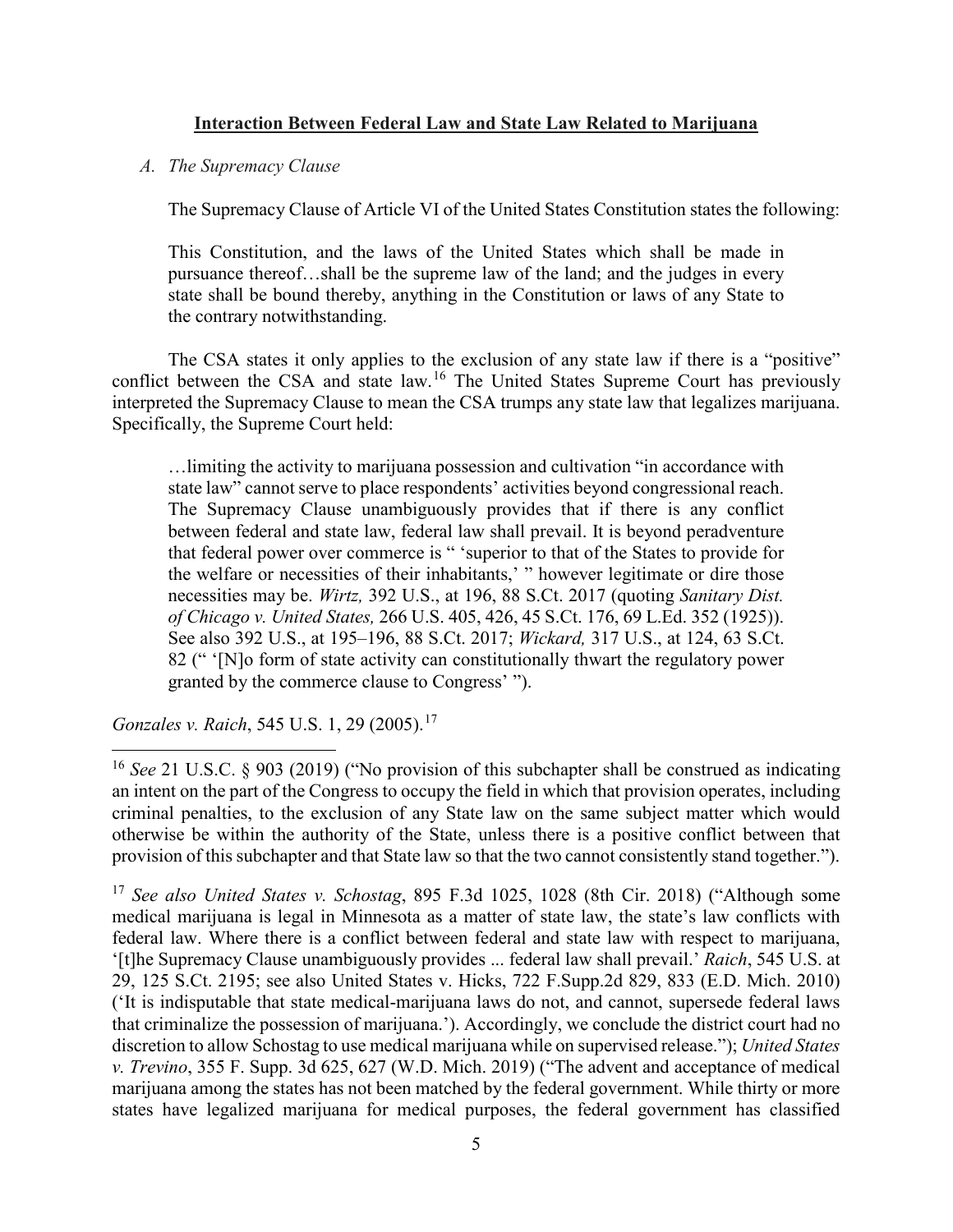Most state courts have also agreed the CSA preempts state laws that permit a person to manufacture, distribute, dispense or possess marijuana.<sup>[18](#page-18-0)</sup> However, while the general rule is that the CSA will preempt state law efforts to legalize marijuana, there are a few limited challenges in which courts held the CSA did not preempt state law related to marijuana. By way of example, the California Court of Appeal addressed whether local police officers were required to arrest a medical marijuana user that was permitted to possess marijuana under state law. The Court held that:

Federal conflict preemption is difficult to establish because it requires showing that it is impossible to comply with the requirements of both federal and state law. (*Wyeth v. Levine* (2009) 555 U.S. 555, 573[129 S.Ct. 1187, 173 L.Ed.2d 51]; *Anaheim, supra,* 187 Cal.App.4th at p. 758, 115 Cal.Rptr.3d 89.) In this case, it is possible for local law enforcement agencies and officers to comply with their obligation not to arrest persons with valid identification cards and comply with the federal Controlled Substances Act. The act does not require local law enforcement officers to arrest persons who possess or cultivate marijuana. Indeed, Congress does not have the authority to compel state or local officers to enforce federal regulatory programs… Consequently, a local officer can forgo making a marijuana arrest without violating federal law….

Under the test for obstacle preemption, the state law must yield if the purpose of the federal act cannot otherwise be accomplished–that is, its operation is frustrated and its provisions refused their natural effect. The marijuana provisions in the federal act are capable of being enforced by federal officials and its purpose

 $\overline{a}$ 

<span id="page-18-0"></span><sup>18</sup> *See*, *e.g.*, *Haumant v. Griffin*, 699 N.W.2d 774 (Minn. Ct. App. 2005) (holding that a proposed city charter amendment to establish marijuana distribution centers for patients who were prescribed medical marijuana was preempted by the CSA); *Emerald Steel Fabricators, Inc. v. Bureau of Labor & Indus.*, 230 P.3d 518 (Or. 2010) (holding that that a provision of the Oregon Medical Marijuana Act affirmatively authorized the use of medical marijuana and such provision was preempted by the CSA); *Garcia v. Tractor Supply Co.*, 154 F. Supp. 3d 1225 (D.N.M. 2016) (New Mexico's Compassionate Use Act, authorizing medical marijuana, and the New Mexico Human Rights Act, requiring an employer to accommodate employee's use of medical marijuana, were preempted by the CSA); *People v. Crouse*, 388 P.3d 39 (Colo. 2017) (holding that statute expressly authorizing the use of medical marijuana was preempted by the CSA); *Bourgoin v. Twin Rivers Paper Co., LLC*, 187 A.3d 10 (Me. 2018) (holding that CSA preempted a state statute compelling employer to reimburse workers' compensation claimant for medical marijuana).

marijuana as a Schedule I controlled substance under the Federal Controlled Substances Act since 1970. Drugs must meet three criteria to be placed in Schedule I: (1) the drug must have a high potential for abuse; (2) the drug must have no currently accepted medical use in treatment; and (3) there is a lack of accepted safety for use of the drug under medical supervision. 21 U.S.C. § 812. 'By the terms of the Act, marijuana is "contraband for any purpose," and, if there is any conflict between federal and state law with regard to marijuana legislation, federal law shall prevail pursuant to the Supremacy Clause.' *United States v. Walsh*, 654 F. App'x 689, 695 (6th Cir. 2016) (quoting *Gonzales v. Raich*, 545 U.S. 1, 14, 125 S.Ct. 2195, 162 L.Ed.2d 1 (2005)).").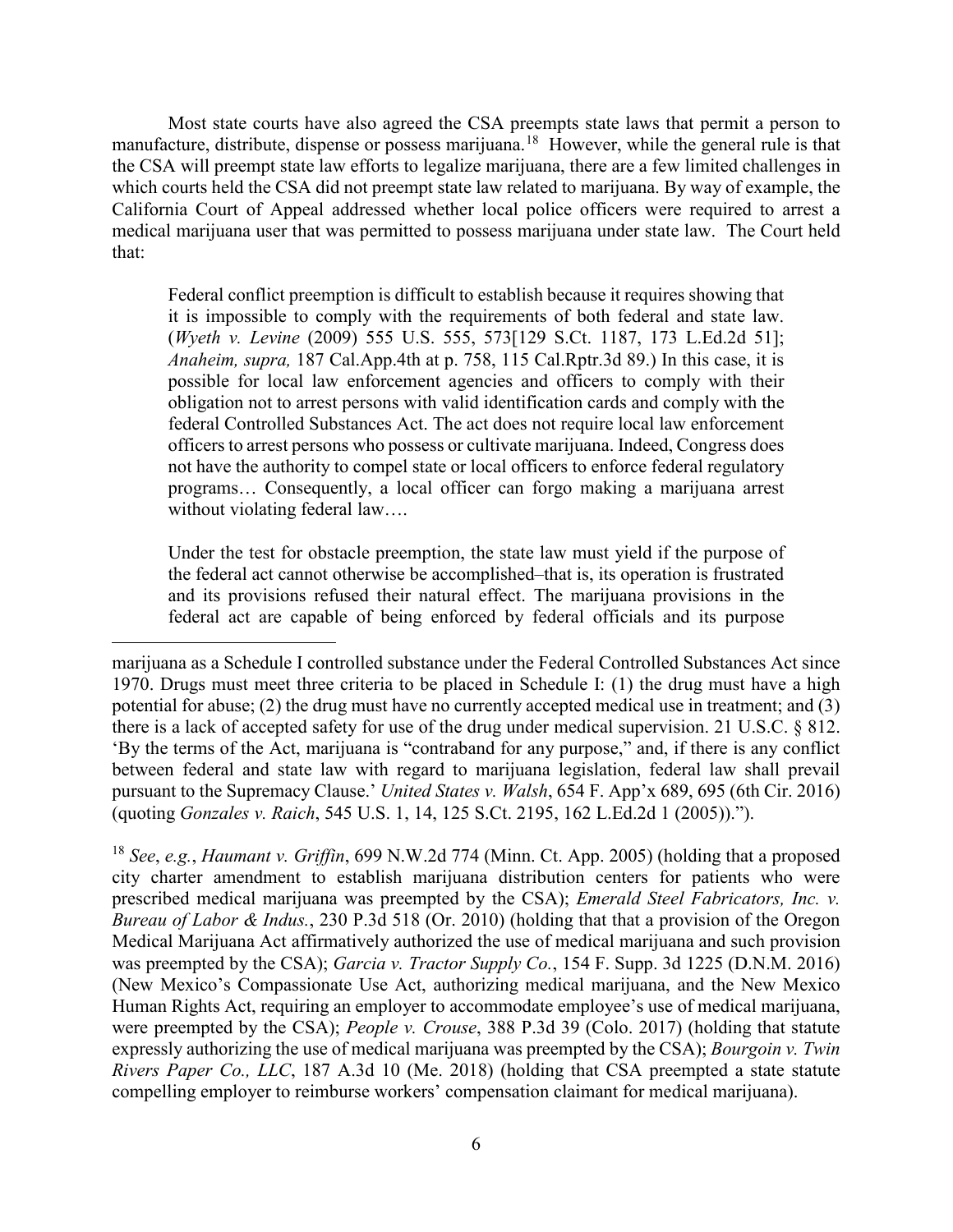accomplished even if local officers abide by their obligation under section 11362.71, subdivision (e) and refrain from arresting persons with valid identification cards. California's statutes do not require local officials (1) to interfere with federal enforcement efforts or (2) to aid and abet individuals violating the federal act. Therefore, the CUA and MMP are not obstacles to federal law under applicable preemption principles.

*Kirby v*. *Cty. of Fresno*, 195 Cal. Rptr. 3d 815, 831–32 (Cal. Ct. App. 2015).[19](#page-19-0)

 $\overline{a}$ 

Accordingly, as a general rule, the CSA will preempt any state laws attempting to legalize marijuana; however, as indicated above, the federal government cannot force states to enforce the CSA and states are free to decriminalize the manufacture, distribution or possession of marijuana under state law.

In the context of community associations, the general rule likely applies as a state statute cannot expressly permit a community association to maintain, manage, control or make available for use any place for the purposes of manufacturing, storing, distributing or using marijuana. Under 21 U.S.C. § 856(a), this would be illegal under federal law, and any such statute would run afoul of the Supremacy Clause. However, like state governments, community associations have no obligation to enforce federal law. In fact, federal courts have routinely held there is no private right of action to enforce the  $CSA<sup>20</sup>$  $CSA<sup>20</sup>$  $CSA<sup>20</sup>$ . There is nothing illegal about a community association taking the position that it will not enforce the CSA within its own community, as it simply does not have the authority to do so. However, a community association could be in violation of the CSA, specifically 21 U.S.C.  $\S$  856(a), if the governing documents expressly permit the manufacture, storage, distribution or usage of marijuana, thus exposing the community association and individual directors to potential civil and criminal penalties.

<span id="page-19-0"></span><sup>19</sup> *See also Ter Beek v. City of Wyoming*, 846 N.W.2d 531, 537–38 (Mich. 2014) (holding that the Michigan Medical Marijuana Act is not preempted by the CSA as it does not require a person to violate the CSA and does not prohibit punishment under federal law); *White Mountain Health Ctr., Inc. v. Maricopa Cty.*, 386 P.3d 416 (Ariz. Ct. App. 2016) (holding that a county still had the authority to impose zoning regulations for medical marijuana dispensaries as the zoning ordinance did not prevent enforcement of the CSA); *Pack v. Superior Court*, 132 Cal. Rptr. 3d 633, 654–55 (Cal. Ct. App. 2011), *review granted and opinion superseded sub nom*. *Pack v. S.C.*, 268 P.3d 1063 (Cal. 2012) (holding that a zoning ordinance prohibiting a medical marijuana collective permit within a residential zone or within a close proximity to a school would not be preempted by the CSA).

<span id="page-19-1"></span><sup>20</sup> *See Smith v. Hickenlooper*, 164 F. Supp. 3d 1286, 1290 (D. Colo. 2016), *aff'd sub nom*. *Safe St. All. v. Hickenlooper*, 859 F.3d 865 (10th Cir. 2017) ("Instead, according to its plain terms, '[t]he [CSA] is a statute enforceable only by the Attorney General and, by delegation, the Department of Justice.'"); *Durr v. Strickland*, 602 F.3d 788, 789 (6th Cir. 2010) ("[T]he [CSA] does not permit a civil action to be brought by a private-citizen plaintiff to enforce compliance."); *Crimson Galeria Ltd. P'ship v. Healthy Pharms, Inc.*, 337 F. Supp. 3d 20 (D. Mass. 2018) ("…owners lacked substantive rights under CSA.")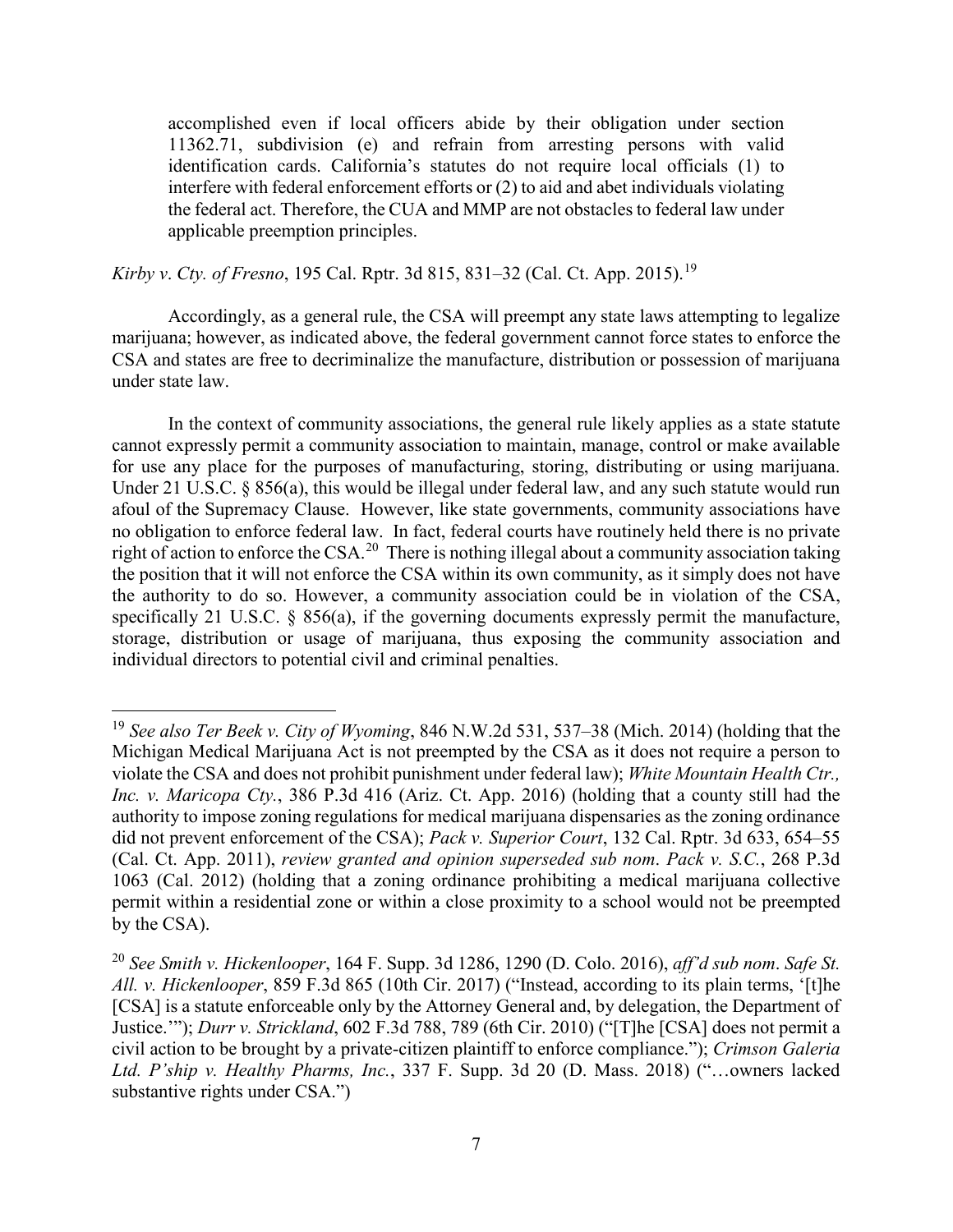#### *B. Can private entities restrict marijuana use even if it is decriminalized by a state?*

Generally speaking, private entities, such as community associations, can restrict the use of marijuana within the governing documents as a matter of contract. In the context of employment law, courts have considered whether a private entity has the ability to restrict the use of medical marijuana and largely determined that a private entity may restrict marijuana use.<sup>[21](#page-20-0)</sup> The determinative factor in these cases was that there was no express language in the state marijuana statutes protecting medical marijuana users from adverse employment action by a private entity. However, some courts have determined state statutes can prohibit discrimination by employers, schools or landlords if a medical marijuana user complies with state law.<sup>22</sup> Accordingly, practitioners should review any applicable state statutes in their jurisdiction to determine if there are any laws prohibiting discrimination against medical marijuana users in the context of community associations.

#### **Are There Any Exceptions that Permit Marijuana Use Under Federal Law?**

*A. Are medical marijuana users immune from prosecution under federal law?* 

<span id="page-20-0"></span><sup>21</sup> *See*, *e.g.*, *Casias v. Wal-Mart Stores, Inc*, 764 F. Supp. 2d 914, 922–23 (W.D. Mich. 2011) *aff'd*, 695 F.3d 428 (6th Cir. 2012) ("In contrast to what the MMMA does address—potential state prosecution or other potential adverse state action—the MMMA says nothing about private employment rights. Nowhere does the MMMA state that the statute regulates."); *Cotto v. Ardagh Glass Packing, Inc.*, No. 18-1037 (RBK/AMD), 2018 WL 3814278 (D.N.J., Aug. 10, 2018) ("Unless expressly provided for by statute, most courts have concluded that the decriminalization of medical marijuana does not shield employees from adverse employment actions."); *Roe v. TeleTech Customer Care Mgmt. (Colorado) LLC*, 171 Wash. 2d 736, 748 (2011) (Washington's Medical Use of Marijuana Act "does not regulate the conduct of a private employer or protect an employee from being discharged because of authorized medical marijuana use"); *Curry v. MillerCoors, Inc.*, No. 12-2471 (JLK), 2013 WL 4494307, at \*7 (D. Colo. Aug. 21, 2013) (granting motion to dismiss and stating "discharging an employee under these circumstances is lawful, regardless of whether the employee consumed marijuana on a medical recommendation, at home or off work."); *Garcia*, *supra*, 154 F. Supp. 3d at 1229 (finding New Mexico's medical marijuana law does not "combine" with New Mexico's civil rights statute to require an employer to accommodate medical marijuana).

<span id="page-20-1"></span><sup>22</sup> *See*, *e.g.*, *Wild v*. *Carriage Funeral Holdings, Inc*, 205 A.3d 1144, 1151 (N.J. Super. Ct. App. Div. 2019) ("... we note that Connecticut and Arizona expressly prohibit, at least to some degree, employers from discriminating against employees for medical marijuana use, *see Noffsinger v. SSC Niantic Op. Co.*, 273 F. Supp. 3d 326, 334 (D. Conn. 2017) (construing Conn. Gen. Stat. § 21a-408p(b)(3) ); Ariz. Rev. Stat. Ann. § 36-2813…."); Del. Code Ann. tit. 16 § 4905A(c) (West 2019) (forbidding discrimination by schools, landlords and employers); ARK CONST. AMEND. 98 § 3(f)(3)(A) (forbidding discrimination in employment decisions).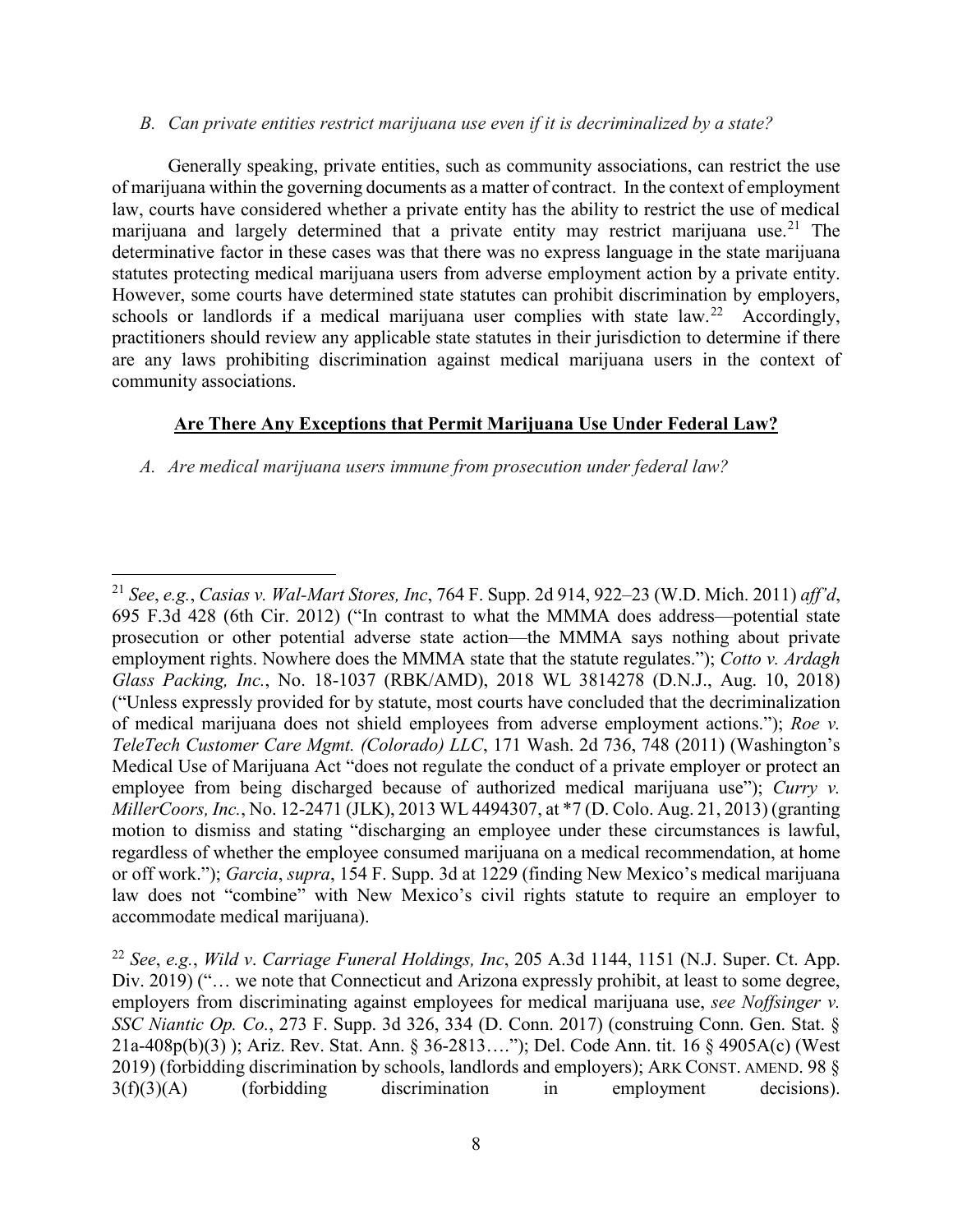As indicated above, the CSA explicitly indicates that marijuana, as a Schedule I controlled substance, has no recognized medical use.<sup>23</sup> The federal courts have also made clear the following:

It is indisputable that state medical-marijuana laws do not, and cannot, supersede federal laws that criminalize the possession of marijuana… *United States v. \$186,416.00 in U.S. Currency*, 590 F.3d 942, 945 (9th Cir.2010) ("The federal government has not recognized a legitimate medical use for marijuana, however, and there is no exception for medical marijuana distribution or possession under the federal Controlled Substances Act[.]"); *United States v. Scarmazzo*, 554 F.Supp.2d 1102, 1109 (E.D.Cal.2008) ("Federal law prohibiting the sale of marijuana is valid, despite any state law suggesting medical necessity for marijuana"); *United States v. Landa*, 281 F.Supp.2d 1139, 1145 (N.D.Cal.2003) ("[O]ur Congress has flatly outlawed marijuana in this country, nationwide, including for medicinal purposes.").

… Defendant's prediction that "[s]ome day federal law will change[,]" is conjectural and a non-factor in this Court's decision. The CSA authorizes the Attorney General to modify the drug schedules as necessary. *See* 21 U.S.C. § 811(a). As of this writing, the Attorney General has not transferred or removed marijuana from Schedule I. As such, marijuana continues to be a Schedule I drug, and its possession remains illegal under federal law… This Court is obligated to follow the laws of the United States, including the CSA and its drug classifications, in their present form, and in doing so, it cannot speculate regarding future, hypothetical revisions to those laws.

*United States v. Hicks*, 722 F. Supp. 2d 829, 833–34 (E.D. Mich. 2010). Accordingly, under the CSA, there is no difference between medical marijuana and recreational marijuana.

However, medical marijuana users who *strictly* comply with state medical marijuana laws may be exempt from prosecution under federal law, even though they are technically engaging in illegal conduct. In 2014, Congress approved the Rohrabacher-Farr Amendment to an appropriations bill, which states as follows:

None of the funds made available in this Act to the Department of Justice may be used, with respect to the States of Alabama, Alaska, Arizona, California, Colorado, Connecticut, Delaware, District of Columbia, Florida, Hawaii, Illinois, Iowa, Kentucky, Maine, Maryland, Massachusetts, Michigan, Minnesota, Mississippi, Missouri, Montana, Nevada, New Hampshire, New Jersey, New Mexico, Oregon, Rhode Island, South Carolina, Tennessee, Utah, Vermont, Washington, and Wisconsin, to prevent such States from implementing their own State laws that authorize the use, distribution, possession, or cultivation of medical marijuana.<sup>[24](#page-21-1)</sup>

<span id="page-21-0"></span><sup>&</sup>lt;sup>23</sup> 21 U.S.C. § 812 (2019).

<span id="page-21-1"></span><sup>24</sup> Wikipedia contributors, *Rohrabacher–Farr amendment*, WIKIPEDIA, THE FREE ENCYCLOPEDIA, [https://en.wikipedia.org/wiki/Rohrabacher–Farr\\_amendment](https://en.wikipedia.org/wiki/Rohrabacher%E2%80%93Farr_amendment) (last visited Oct. 16, 2019) [\[https://perma.cc/4DNJ-W3JV\]](https://perma.cc/4DNJ-W3JV).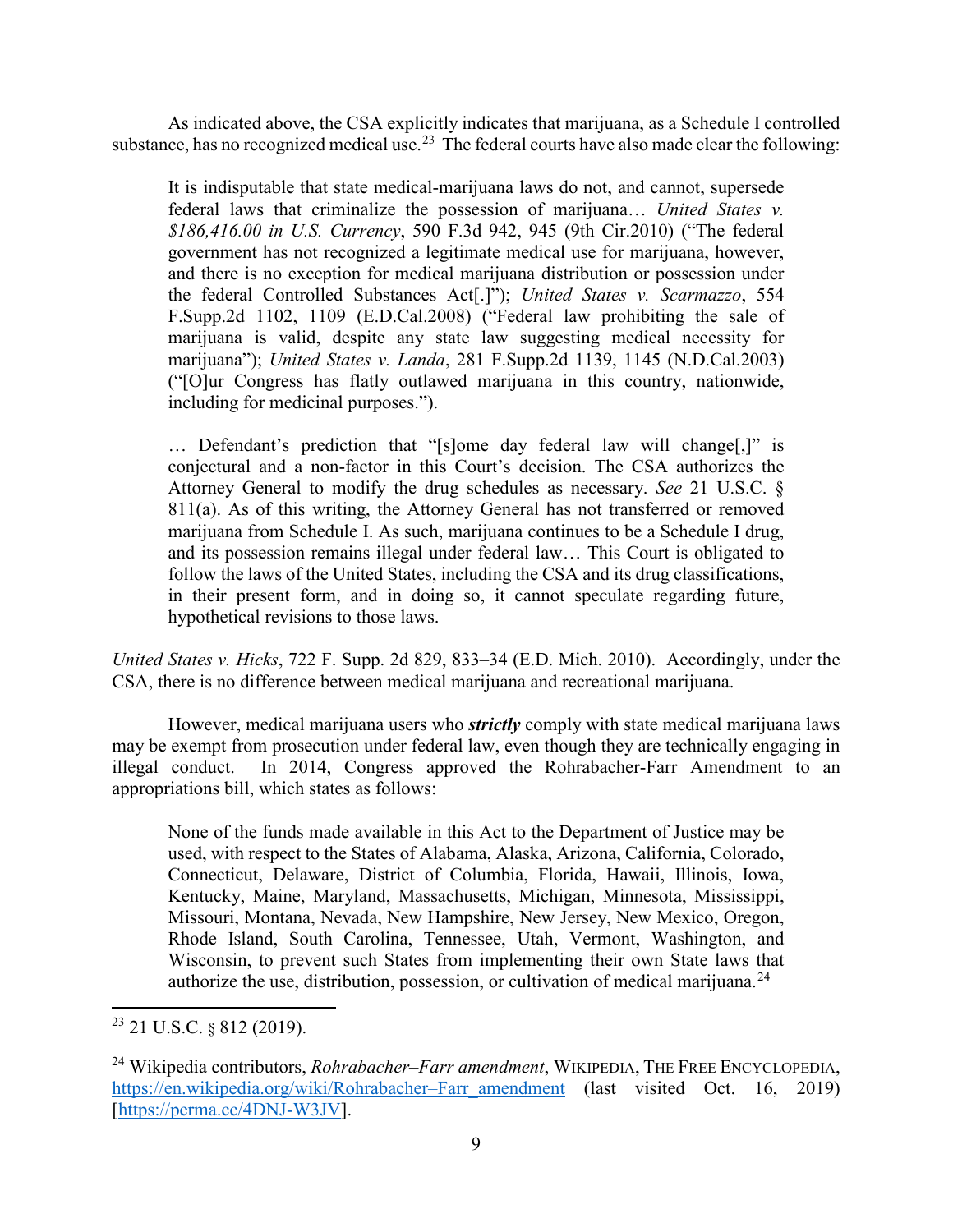The Rohrabacher-Farr Amendment has been renewed each year since 2014, although it is expired as of September 30, 2019, and has not yet been renewed again as of the date this paper was drafted.<sup>[25](#page-22-0)</sup> In 2016, the Ninth Circuit Court of Appeals determined the Department of Justice could be enjoined from prosecuting cases in violation of the Rohrabacher-Farr Amendment. Specifically, the Court held as follows:

DOJ, without taking any legal action against the Medical Marijuana States, prevents them from implementing their laws that authorize the use, distribution, possession, or cultivation of medical marijuana by prosecuting individuals for use, distribution, possession, or cultivation of medical marijuana that is authorized by such laws. By officially permitting certain conduct, state law provides for non-prosecution of individuals who engage in such conduct. If the federal government prosecutes such individuals, it has prevented the state from giving practical effect to its law providing for non-prosecution of individuals who engage in the permitted conduct. We therefore conclude that, at a minimum,  $\S$  542 prohibits DOJ from spending funds from relevant appropriations acts for the prosecution of individuals who engaged in conduct permitted by the State Medical Marijuana Laws and who fully complied with such laws.

*United States v*. *McIntosh*, 833 F.3d 1163, 1176–77 (9th Cir. 2016). However, immunity from federal prosecution provided by the Rohrabacher-Farr Amendment has been construed to be a very narrow exception. In 2019, the Ninth Circuit Court of Appeals further clarified *McIntosh*, *supra*, and held the following:

We also explained that, to obtain such an injunction, the defendant must demonstrate that he has "fully complied with the laws that allow the use, distribution, possession, or cultivation of medical marijuana, not whether he would be entitled to some procedure if the state, rather than the federal government, were prosecuting him in its courts." *Id.* To the extent *McIntosh* left any doubt, *Evans* refutes Gentile's argument that a showing of substantial, rather than strict, compliance with California law is sufficient for *McIntosh* relief, even if such a showing would immunize him from state prosecution… The district court's conclusion that Gentile failed to demonstrate strict compliance was not clearly erroneous. *Evans*, — F.3d at — , 2019 WL 2943492, at \*4.

*United States v*. *Gentile*, No. 17-10254, 2019 WL 3302230, at \*2 (9th Cir. July 23, 2019).

 $\overline{a}$ 

If the Rohrabacher-Farr Amendment remains in effect, community associations may get arguments from co-owners that medical marijuana is "legal" under federal law and has a different

<span id="page-22-0"></span> $25$  H.R. 3055 was introduced on June 3, 2019, and if passed, would continue to defund the federal enforcement of marijuana laws. *See also Congress extends state-legal medical cannabis programs' protections timing*, MARIJUANA BUS. DAILY (Feb. 19, 2019), <https://mjbizdaily.com/feds-extend-state-legal-medical-cannabis-programs-protections-2019/> [https://perma.cc/F4XG-G92V].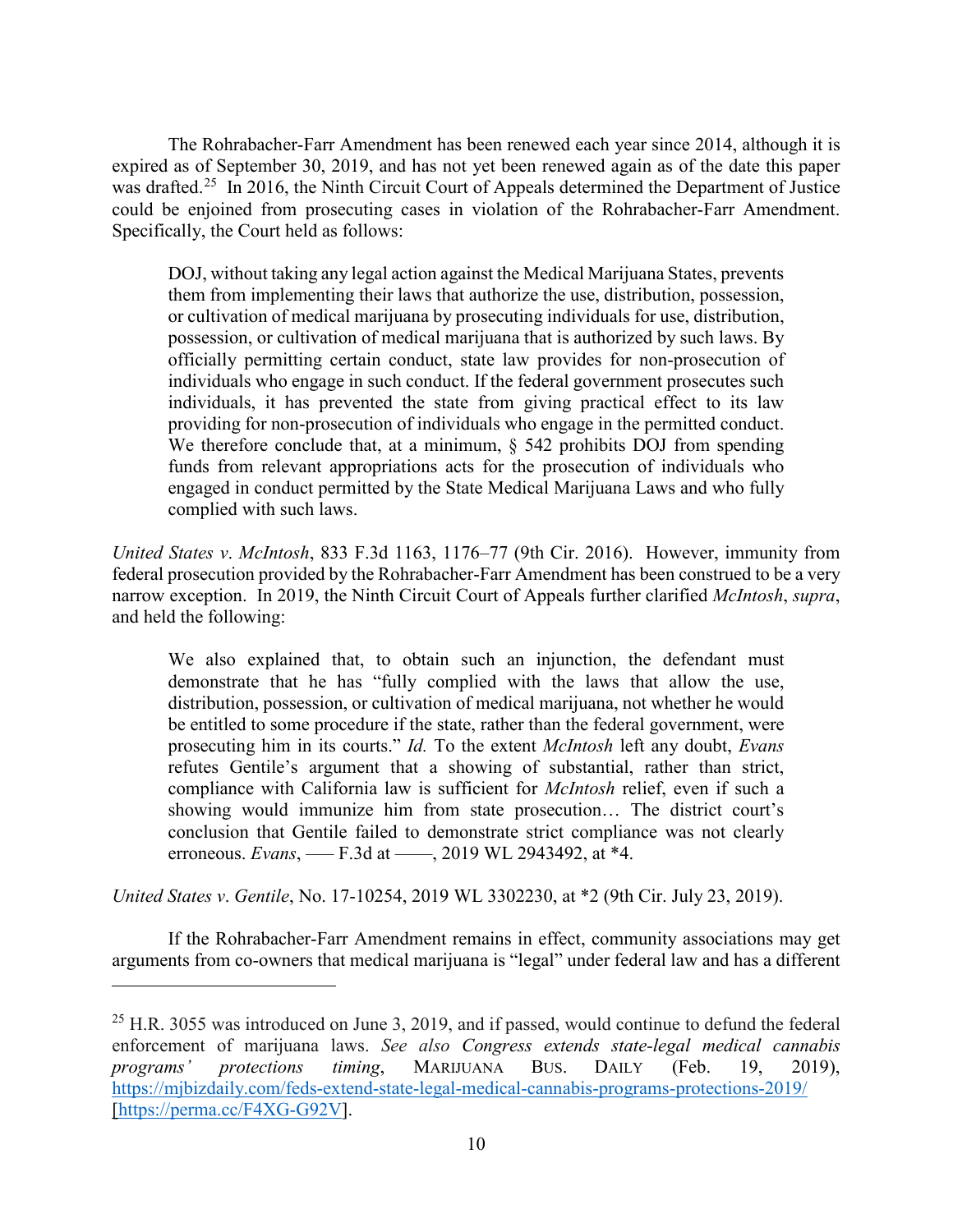status than recreational marijuana under the CSA. However, this is not accurate as the fact medical marijuana users may not be prosecuted does not mean they are engaged in legal conduct authorized by the CSA. Accordingly, given that the governing documents of most community associations contain a clause prohibiting "illegal activity", and not a clause prohibiting "activity that is immune from prosecution", the use of medical marijuana will likely still constitute a prohibited "illegal activity" in most community associations.

# *B. Are medical marijuana users entitled to a reasonable accommodation under the Federal Fair Housing Act?*

With more and more states decriminalizing marijuana, residential condominium communities have felt the impact the most. With shared vertical and horizontal boundaries and ducts servicing multiple units in a condominium complex, odor tends to travel and invade neighboring units. Additionally, smoking marijuana on a balcony will most certainly end up entering a nearby open window of another unit. Hence, many residential condominium association boards are plagued with complaints about marijuana odors from neighboring units. On the other hand, marijuana users have responded with claims of usage under physicians' care to manage symptoms of an illness or disability and claimed any actions intended to stop their usage of medical marijuana is discrimination based on disability under the Federal Fair Housing Act ("FHA") or similar statute statutes.<sup>[26](#page-23-0)</sup>

The FHA prohibits community associations from discriminating against owners or occupants with a disability. In order to establish a claim for a violation of the FHA, a plaintiff must demonstrate the following:

As to persons with a "handicap" (now more commonly known as a "disability"), the FHA makes it unlawful to "refus[e] to make reasonable accommodations in rules, policies, practices, or services, when such accommodations may be necessary to afford such person equal opportunity to use and enjoy a dwelling." 42 U.S.C. § 3604(f)(3)(B). To state a claim of discrimination under the FHA for failure to accommodate, a plaintiff must show: (1) that the plaintiff or his associate is handicapped as defined by the FHA; (2) that the defendant knew or reasonably should have known of the claimed handicap; (3) that accommodation of the handicap may be necessary to afford the handicapped person an equal opportunity to use and enjoy the dwelling; (4) that the accommodation is reasonable; and (5) that defendants refused to make such accommodation.

*McFadden v*. *Meeker Hous. Auth.*, No. 16-CV-2304-WJM-GPG, 2019 WL 652598, at \*10 (D. Colo. Feb. 15, 2019), citing *Arnal v. Aspen View Condo. Ass'n, Inc.*, 226 F. Supp. 3d 1177, 1183 (D. Colo. 2016).

<span id="page-23-0"></span><sup>26</sup> Shirely M. Steinback, *How Your Community Association Should Handle Marijuana Use in Light of Evolving Laws*, LERCH, EARLY & BREWER (Apr. 1, 2019), [https://www.lerchearly.com/news/how-your-community-association-should-handle-marijuana](https://www.lerchearly.com/news/how-your-community-association-should-handle-marijuana-use-in-light-of-evolving-laws)[use-in-light-of-evolving-laws](https://www.lerchearly.com/news/how-your-community-association-should-handle-marijuana-use-in-light-of-evolving-laws) [\[https://perma.cc/GSE2-6DCV\]](https://perma.cc/GSE2-6DCV).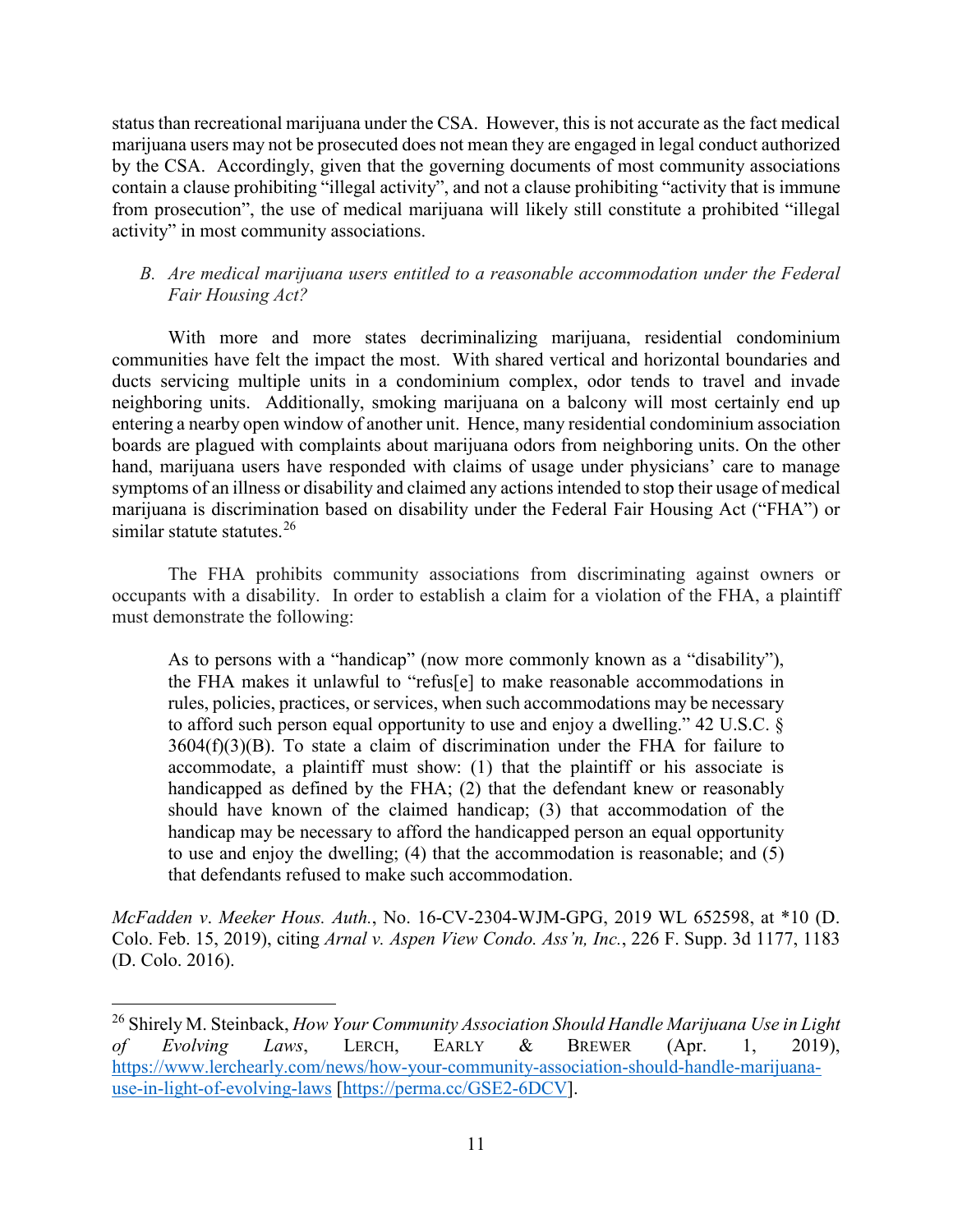Accordingly, it is inevitable that with the decriminalization of medical marijuana on a state level, owners and occupants in community associations will request reasonable accommodations to use medical marijuana under the FHA. However, the FHA expressly carves out marijuana use in defining whether a person is defined as "handicap."[27](#page-24-0) At least two federal courts have held medical marijuana use does not constitute a "reasonable accommodation" under the FHA. The Ninth Circuit Court of Appeals rejected such a claim as follows:

Plaintiffs also argue that AHA was required to accommodate Assenberg by allowing him to use and posses marijuana in the Premises. Assenberg's possession and cultivation of marijuana violated the Controlled Substances Act ("CSA"), 21 U.S.C. §§ 841(a)(1) and 844(a) (criminalizing the use and possession of controlled substances as defined by the CSA)… Plaintiffs nevertheless argue that their activities were legal because Washington Initiative 692 ("I-692"), codified at RCW 69.51A.005 *et seq.,* provides an affirmative defense to state criminal prosecution for medical use of marijuana… HUD has interpreted its regulations to preempt state medical marijuana use laws, and the Court defers to HUD's views on that issue. *See, e.g., Grill v. Costco,* 312 F. Supp .2d 1349, 1352 (W.D.Wash.2004) (deferring to Justice Department's interpretations regarding service animals in public accommodations because it was charged with issuing, implementing, and enforcing applicable regulations)… Although plaintiffs attempt to distinguish that decision on the grounds that plaintiffs are users, not distributors, the Supreme Court foreclosed that argument: Lest there be any confusion, we clarify that nothing in our analysis, or the statute, suggests that a distinction should be drawn between the prohibition on manufacturing and distributing and the other prohibitions of the [CSA]. Furthermore, the very point of our holding is that there is no medical necessity exception to the prohibitions at issue, even when the patient is "seriously ill" and lacks alternative avenues for relief. *Id.* at n. 7. Accordingly, plaintiffs' use and possession of marijuana were illegal under federal law. Because Assenberg was an illegal drug user, AHA had no duty to accommodate him.  $42 \text{ U.S.C. }$  § 3602(h); 42 U.S.C. § 12210(a); 29 U.S.C. § 705(20)(C)(i). "Reasonable" accommodations do not include requiring AHA to tolerate illegal drug use….

*Assenberg v*. *Anacortes Hous. Auth*., No. C05-1836RSL, 2006 WL 1515603, at \*4–5 (W.D. Wash. May 25, 2006), *aff'd* 268 Fed. Appx. 643 (9th Cir. 2008).

Similarly, a federal judge in the Eastern District of Michigan performed the following analysis in determining if a request to use medical marijuana warranted a reasonable accommodation under the FHA:

<span id="page-24-0"></span><sup>27</sup> *See* 42 U.S.C. § 3602(h) (2019) ("'Handicap' means, with respect to a person-- (1) a physical or mental impairment which substantially limits one or more of such person's major life activities, (2) a record of having such an impairment, or (3) being regarded as having such an impairment, but such term does not include current, illegal use of or addiction to a controlled substance (as defined in section 802 of Title 21).").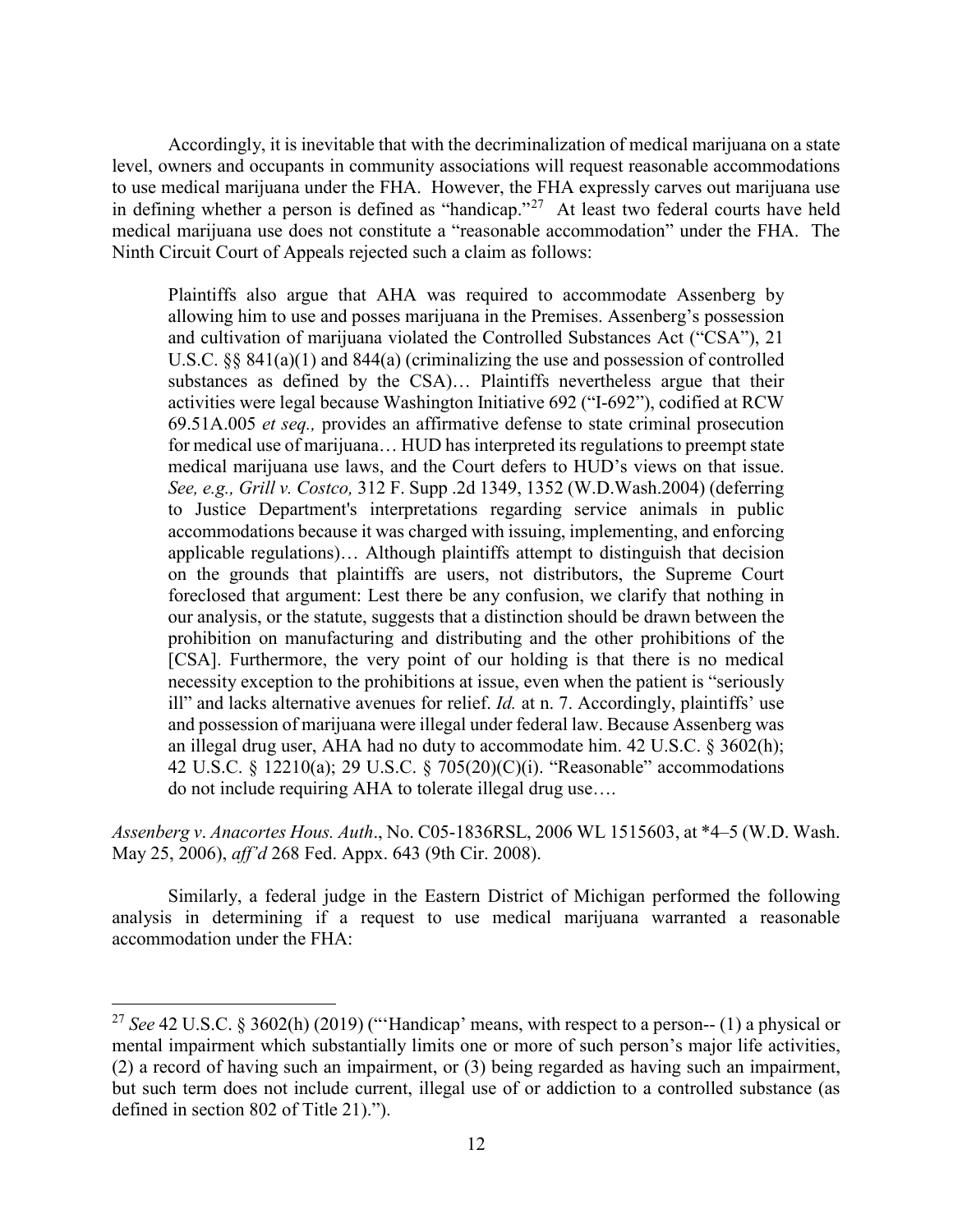An FHA reasonable-accommodation plaintiff must establish that the proposed modification is both reasonable and necessary. *Hollis v. Chestnut Bend Homeowners Ass'n*, 760 F.3d 531, 540–41 (6th Cir.2014). "[T]he crux of a reasonable-accommodation... claim typically will be the question of reasonableness." *Id.* at 541. An accommodation is reasonable when it imposes "no fundamental alteration in the nature of a program" or "undue financial and administrative burdens." *Smith & Lee Assocs., Inc. v. City of Taylor*, 102 F.3d 781, 795 (6th Cir.1996). An accommodation is necessary if, "but for the requested accommodation, [the plaintiff] 'likely will be denied an equal opportunity to enjoy the housing of [his or her] choice.' " *Hollis*, 760 F.3d at 541 (quoting *Smith & Lee Assocs.,* 102 F.3d at 794–95).

In addition to establishing reasonableness and necessity, the plaintiff must also prove "that she suffers from a disability, that she requested an accommodation ..., that the defendant housing provider refused to make the accommodation ... and that the defendant knew or should have known of the disability at the time of the refusal." *Hollis*, 760 F.3d at 540.

Beasley argues that her request for permission to use medical marijuana in her apartment is reasonable under the FHA because it poses no undue burden on Plaintiff. Beasley also argues that her request does not require a fundamental alteration to Plaintiff's existing policies, practices, or procedures. Plaintiff maintains that Beasley's request is unreasonable because it would amount to a fundamental alteration in the nature of its operations.

*Forest City Residential Mgmt., Inc ex rel Plymouth Square Ltd. Dividend Hous. Ass'n v*. *Beasley*, 71 F. Supp. 3d 715, 728 (E.D. Mich. 2014). The court went on to hold as follows:

Under federal law, marijuana is a Schedule I controlled substance with "no currently accepted medical use in treatment in the United States." 21 U.S.C. § 812(b)(1). As previously discussed in section I, the federal Controlled Substances Act impliedly preempts the MMMA. Accordingly, to require Plaintiff to grant Defendant a reasonable accommodation to use marijuana would be to require Plaintiff to violate federal law… the Court shall GRANT IN PART Plaintiff's Motion for Summary Judgment because the Court finds that Defendant is not entitled to a reasonable accommodation for medical marijuana use under the FHA.

*Id.* at 730-731. However, even though the Court held that the defendant was not entitled to a reasonable accommodation to smoke marijuana, it should be noted that the court refused to grant a permanent injunction barring the defendant from smoking marijuana as the court concluded the plaintiff had failed to establish the necessary elements to demonstrate injunctive relief. *Id.* at 732.[28](#page-25-0)

<span id="page-25-0"></span><sup>&</sup>lt;sup>28</sup> "Plaintiff requests that this Court issue a permanent injunction enjoining Defendant from using marijuana on its property. To establish its entitlement to a permanent injunction, Plaintiff must show '(1) that it has suffered an irreparable injury; (2) that remedies available at law, such as monetary damages, are inadequate to compensate for that injury; (3) that, considering the balance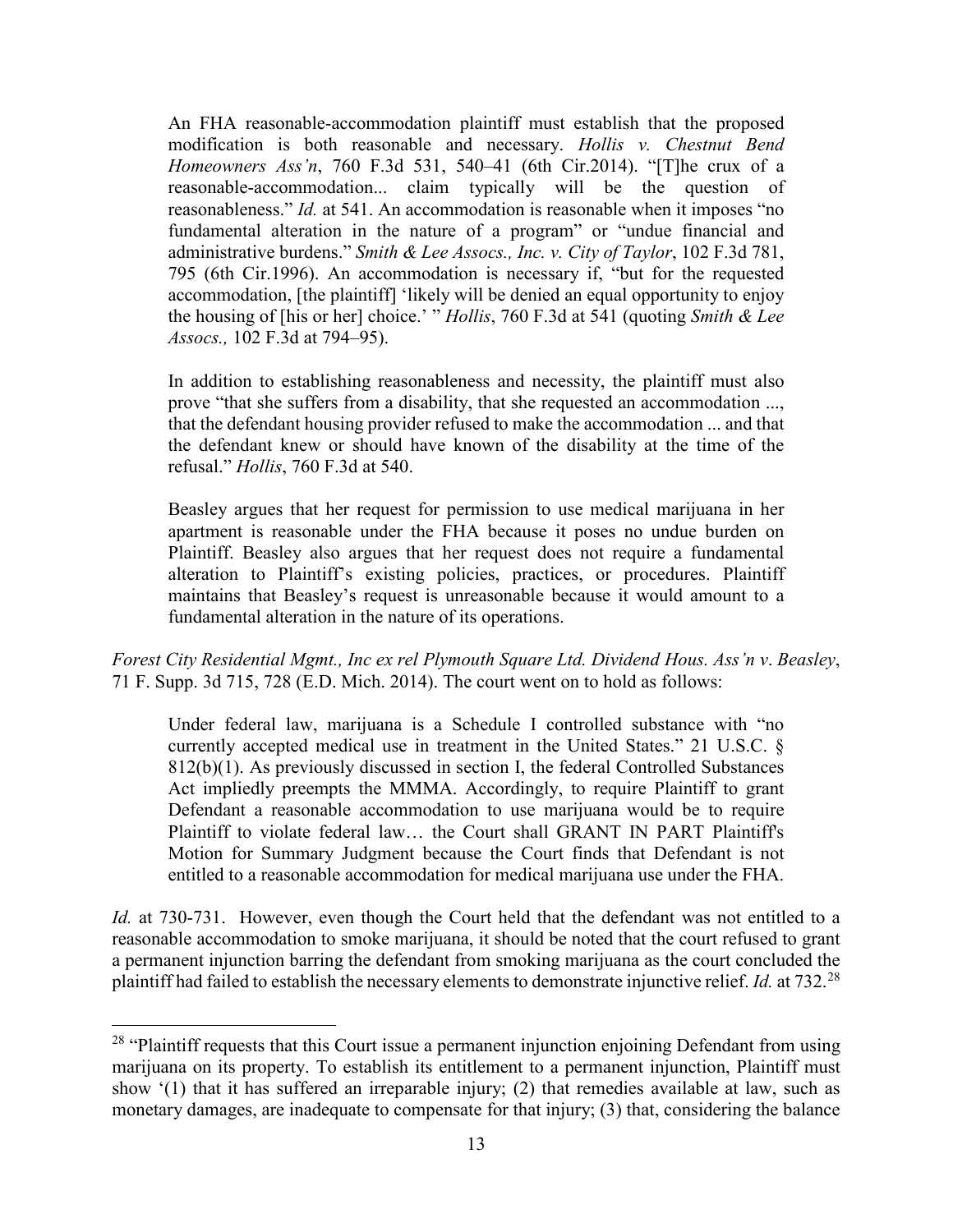Accordingly, until marijuana is legalized under federal law, community associations should be aware federal courts have thus far held that users of medical marijuana are not entitled to a reasonable accommodation to use medical marijuana under the FHA. In fact, expressly authorizing the use of medical marijuana on community association property as a reasonable accommodation could potentially subject the community association and/or board members to civil and criminal penalties under the CSA.[29](#page-26-0) Most states also have a civil rights or community association interest statute requiring a reasonable accommodation for those with a disability based upon state law. To the extent a state has decriminalized medical marijuana use, it should be noted that if a state statute purports to authorize medical marijuana use as a reasonable accommodation, it is likely preempted by the CSA as discussed above. Accordingly, community association counsel should perform a preemption analysis under the Supremacy Clause before recommending the grant of a reasonable accommodation based solely upon state law.

#### *C. Is there a difference between CBD oil and marijuana?*

As indicated above, thirty-eight (38) states have adopted laws decriminalizing the use of cannabidiol ("CBD") oil in some fashion. In states permitting CBD oil to be used, it is now commonplace for CBD oil to be sold in drug stores, health food stores or supermarkets. The rise in CBD oil use has coincided with a 2018 amendment to the CSA exempting certain CBD oils from the definition of "marihuana" under the CSA. Specifically, 21 U.S.C. §802(16) now states the following:

**(16)(A)** Subject to subparagraph (B), the term "marihuana" means all parts of the plant Cannabis sativa L., whether growing or not; the seeds thereof; the resin extracted from any part of such plant; and every compound, manufacture, salt, derivative, mixture, or preparation of such plant, its seeds or resin.

**(B)** The term "marihuana" does not include-- **(i) hemp, as defined in section**  $1639*o*$  **of Title**  $7$ **;<sup>[30](#page-26-1)</sup> or** 

<span id="page-26-0"></span> $29$  21 U.S.C. § 856(a) (2019).

of hardships between the plaintiff and defendant, a remedy in equity is warranted; and (4) that the public interest would not be disserved by a permanent injunction.' *eBay Inc. v. MercExchange, L.L.C.,* 547 U.S. 388, 391, 126 S.Ct. 1837, 164 L.Ed.2d 641 (2006). Plaintiff asserts, in a conclusory fashion, that all four factors are met. (Pl. Br. at 14–15). The Court finds that Plaintiff has failed to establish all four elements necessary for the Court to issue a permanent injunction in this case. Therefore, the Court shall DENY Plaintiff's Motion for Summary Judgment to the extent that Plaintiff seeks a permanent injunction prohibiting Defendant from smoking marijuana on its premises." This author believes this ruling was likely due to the fact that the federal court declined to exercise jurisdiction over the state law eviction claim and determined that since this was an apartment, as opposed to a community association, the remedy of an eviction in a state law proceeding provided sufficient relief to the Plaintiff.

<span id="page-26-1"></span><sup>30</sup> 7 U.S.C. §1639o(1) (2019) defines "hemp" as "the plant Cannabis sativa L. and any part of that plant, including the seeds thereof and all derivatives, extracts, cannabinoids, isomers, acids, salts,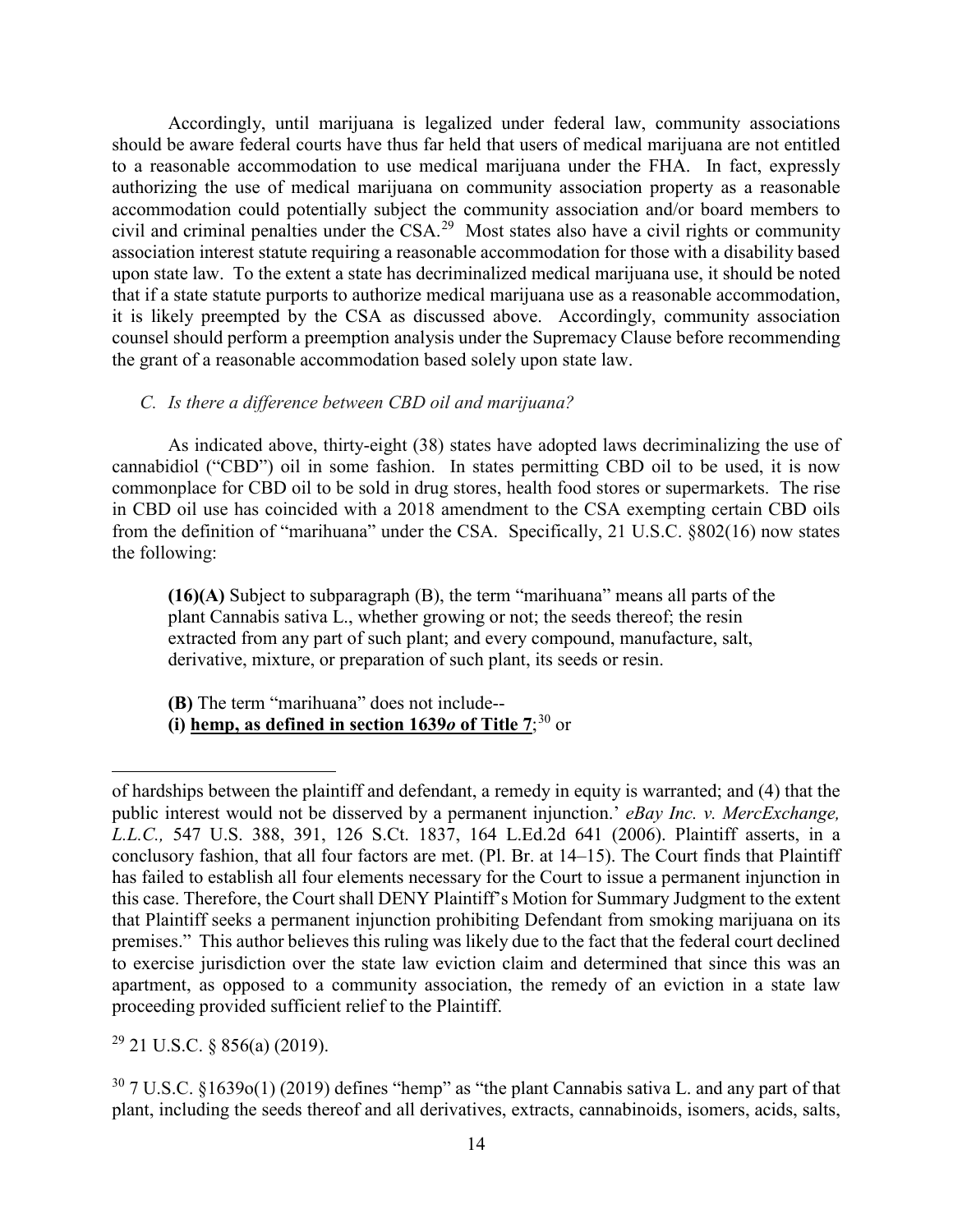**(ii)** the mature stalks of such plant, fiber produced from such stalks, **oil** or cake made from the seeds of such plant, any other compound, manufacture, salt, derivative, mixture, or preparation of such mature stalks (except the resin extracted therefrom), fiber, oil, or cake, or the sterilized seed of such plant which is incapable of germination. (emphasis added)

Accordingly, while there are various FDA regulations as to the growth of hemp, transportation of hemp and/or inclusion of hemp into food products, which are continually evolving, there is nothing presently illegal about using CBD oil as long it conforms to the CSA.<sup>[31](#page-27-0)</sup> Accordingly, while it is unlikely many community associations will want to specifically prohibit CBD oil, they should be aware this would likely require a separate restriction specifically addressing CBD oil use, as restrictions prohibiting illegal activity and/or banning marijuana likely may not be used to prohibit the use of CBD oil.

#### **Potential Issues Facing Common Interest Communities**

#### *A. Enforcement of nuisance prohibitions*

 $\overline{a}$ 

Most community associations have prohibitions on nuisances contained in their governing documents. A typical nuisance provision may read something like this:

No noisy, hazardous, noxious, illegal or offensive activity shall be allowed in the community or within a unit if such activity becomes an annoyance, a disturbance, or safety hazard to any owner or occupant in the community, or if it unreasonably interferes with the quiet enjoyment of other owners or residents in the community.

These types of provisions have been relied upon by many community associations over the years to address cigarette smoke, pipe and cigar odors in communities. In the context of marijuana smoke, a trial court judge in Augusta, Maine ordered a medical marijuana patient to stop smoking marijuana inside her home as it was deemed a nuisance to her upstairs neighbor.<sup>[32](#page-27-1)</sup>

Ashley Seile was using marijuana for medical purposes, but her upstairs neighbor, Jessica Manfre, claimed secondhand marijuana smoke sickened her. Ms. Manfre claimed she was enforcing the association covenants prohibiting nuisances and any activity on the property that

and salts of isomers, whether growing or not, with a delta-9 tetrahydrocannabinol concentration of not more than 0.3 percent on a dry weight basis."

<span id="page-27-0"></span> $31$  CBD oils containing a delta-9 tetrahydrocannabinol concentration of more than 0.3 percent on a dry weight basis are still illegal.

<span id="page-27-1"></span><sup>32</sup> Betty Adams, *Marijuana fumes dispute drives Augusta condo neighbors to court*, MAINE CANNABIS REP. (Aug. 3, 2018), [https://www.centralmaine.com/2018/08/03/marijuana-fume](https://www.centralmaine.com/2018/08/03/marijuana-fume-dispute-drives-augusta-condo-neighbors-to-court/)[dispute-drives-augusta-condo-neighbors-to-court/](https://www.centralmaine.com/2018/08/03/marijuana-fume-dispute-drives-augusta-condo-neighbors-to-court/) [\[https://perma.cc/F4S2-GX9V\]](https://perma.cc/F4S2-GX9V).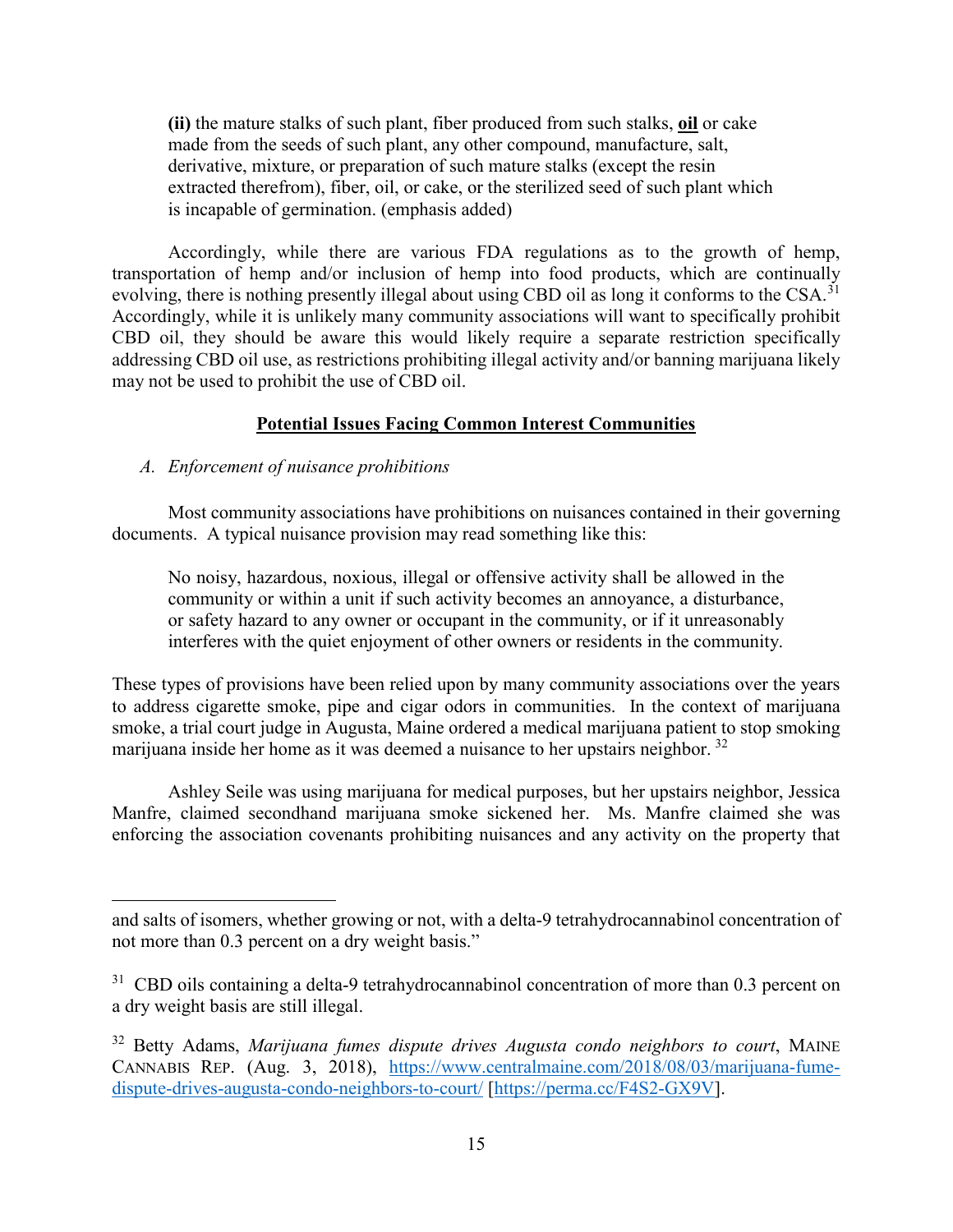proves to be a source of annoyance or interferes with peaceful possession of the property.<sup>[33](#page-28-0)</sup> In entering a preliminary injunction, the trial court held as follows:

The Court finds that the harm to Plaintiffs' health, especially Jessica Manfre, who suffers from rheumatoid arthritis, exacerbated by coughing spasms, is immediate and irreparable. Plaintiff, Jessica Manfre's coughing spasms are caused by smoke coming from Defendant's unit into Plaintiffs' condominium. The Court finds that preventing Defendant from smoking in her unit will not cause harm to the Defendant and will enable Plaintiffs to peacefully enjoy and use their property.<sup>[34](#page-28-1)</sup>

In the context of cigarette smoke, other courts have issued injunctions against smoking under specific provisions in the governing documents. In *Sauve v. Heritage Hills 1 Condominium Owners Association*, No. 06CV1256, 2006 WL 4585750 (Colo. Dist. Ct. Nov. 7, 2006), a Colorado court concluded the smell of secondhand smoke and its seepage into the unit of a non-smoker represented a nuisance, justifying the condominium association's approval of a declaration amendment banning smoking in all units. In addition, a District of Columbia Superior Court issued an injunction against a homeowner from smoking cigarettes, cigars or marijuana in his home because his neighbors claimed they were being harmed by smoke that was sneaking into their home through a hole in the basement. [35](#page-28-2) Similarly, in *Chauncey v. Bella Palermo Homeowners' Association, et al.*, No. 30-2011-00461681 (Cal. Sup. Ct. Mar. 2013), a jury found the association breached its governing documents by failing to address secondhand smoke. Although the association's governing documents did not contain a smoking prohibition, they did have a "nuisance" provision and other provisions requiring the association to ensure owners and residents were provided with the "quiet enjoyment" of their units.

However, not all courts have been quick to grant injunctive relief to prevent smoking based on nuisance grounds. In *Davis v. Echo Valley Condominium Association*, 349 F. Supp. 3d 645, 664 (E.D. Mich. 2018),  $36$  an Eastern District of Michigan judge held the following:

Here, the plaintiff does not point to any specific evidence of the extent or amount of secondhand smoke being generated at Echo Valley, or any evidence of the extent of harm to her body. She mentions elsewhere in her briefing that other residents have complained about smoking at Echo Valley, but she has not presented that information in such a way that would give the Court a basis to depart from the reasoning of other courts…

<span id="page-28-0"></span> $\overline{a}$ <sup>33</sup> *Id.*

<span id="page-28-1"></span><sup>&</sup>lt;sup>34</sup> Manfre v. Seile, Case No. RE-18-06, Order on Plaintiff's Motion for Temporary Restraining Order & Preliminary Injunction, (Maine Sup. Ct., May 2, 2018) (**Appendix 1, Order Granting Restraining Order**).

<span id="page-28-2"></span><sup>35</sup> *Copper, et al. v. Johnson, et. al.*, Case No. 2014-CA-007715-B (D.C. Sup. Ct. Mar. 2, 2015).

<span id="page-28-3"></span><sup>&</sup>lt;sup>36</sup> As of the date this paper was drafted, this case is currently pending on appeal in the Sixth Circuit Court of Appeals.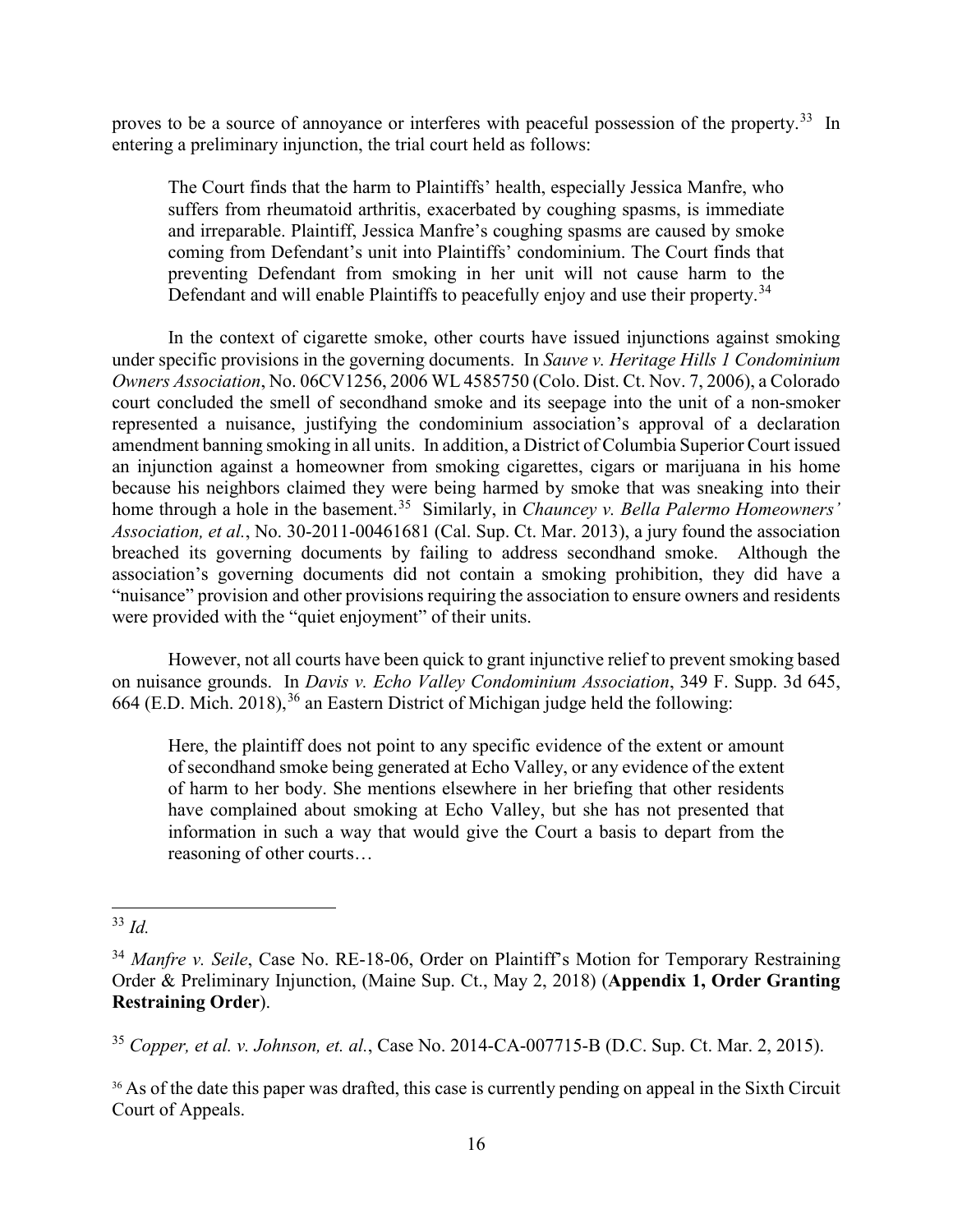Other courts have reached the same conclusions. S*ee Feinstein v. Rickman*, 136 A.D.3d 863, 864-65, 26 N.Y.S.3d 135, 137 (N.Y. App. Div. 2016) (affirming the lower court's dismissal of the plaintiff's secondhand smoke nuisance claim); *Nuncio v. Rock Knoll Townhome Village, Inc.*, 389 P.3d 370, 374-75 (Okla. Civ. App. 2016) ("We agree with Defendants that no published Oklahoma decision has addressed claims arising out of smoke migrating from a neighbor's use of tobacco in his home. Other states which have addressed these claims have almost uniformly found no right to relief.") (collecting cases); *Schuman v. Greenbelt Homes, Inc.*, 212 Md.App. 451, 69 A.3d 512, 520 (2013) ("Because GHI's members were allowed to smoke at the time the contracts were signed (and still are), the mere act of smoking in one's unit or on one's patio is unlikely to be substantially and unreasonably offensive to any person at any time.").

Accordingly, community association attorneys should be aware that courts have come out both ways on whether secondhand smoke violates nuisance prohibitions in governing documents. While there is a direct link between secondhand cigarette smoke and negative health consequences, such a link has not been made with secondhand marijuana smoke. Accordingly, with the continued trend of decriminalizing marijuana, these types of cases, which appear to be highly fact-specific and decided on a case by case basis, will only continue to become more prevalent.

#### *B. Insurance*

Most community associations have a provision in their governing documents restricting owners from engaging in activities that increase the rate of insurance for the community association. An example of such a provision is as follows:

No Co-owner will do or permit anything to be done or keep or permit to be kept on their Unit or on the Common Elements anything that will increase the rate of insurance on the Condominium without written approval of the Association and each Co-owner will pay to the Association the increased cost of insurance premiums resulting from any such activity or the maintenance of any such condition.

 Community associations that do not take enforcement action against owners that either grow, use or sell marijuana should consult their insurance agent to determine whether permitting such activity will increase the association's insurance premium. Many community associations may be surprised to learn that losses related to marijuana growth or use are excluded under the association's insurance policy.

The Sixth Circuit Court of Appeals held that a commercial property owner was not entitled to insurance coverage when its tenants were growing marijuana and caused \$500,000 in damage to the property. Specifically, the court held the following:

Westfield leads with the Dishonest or Criminal Acts Exclusion. In sum, Westfield argues that KVG's tenants' conduct was criminal under either state or federal law and that these acts were the main cause of KVG's loss. We agree… Under this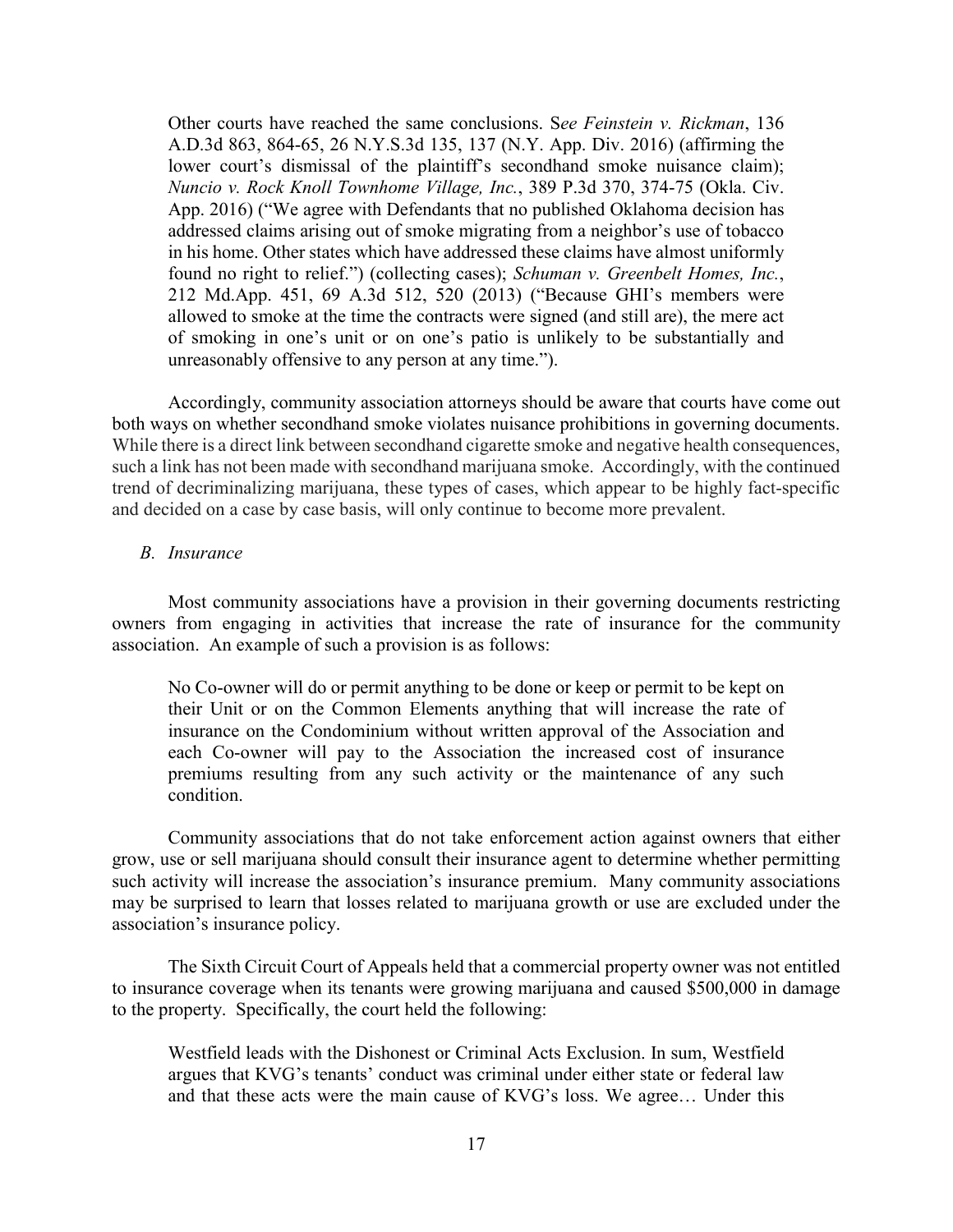exception, the core issue is whether the tenants committed a "criminal act" within the meaning of the policy. In the abstract, this is an interesting question. Cultivating marijuana is a crime under federal law, *see, e.g.*, 21 U.S.C. § 841(b)(1)(A)(vii), but it is protected by Michigan law under certain conditions, *see* Michigan Medical Marihuana Act ("MMMA"), I.L. No. 1 (2008), Mich. Comp. Laws §§ 333.26421– 333.26430… But we need not face that difficult issue today, because no reasonable jury could find that KVG's tenants complied with Michigan law.

*KVG Prop., Inc. v. Westfield Ins. Co.*, 900 F3d 818, 821–22 (6th Cir. 2018).[37](#page-30-0)

In another opinion from the Sixth Circuit Court of Appeals, the court relied on a provision in an insurance policy to deny insurance coverage that required a property owner to notify the insurance carrier of any changes related to the use of the property. The insurance policy stated, in pertinent part, the following:

… in a Michigan Amendatory Endorsement to the policy, Nationwide informed McDermott that she had "a duty to notify [Nationwide] as soon as possible of any change which may affect the premium risk under th[e] policy," including "changes ... in the occupancy or use of the residence premises." Nationwide reserved the right to void this policy, deny coverage under this policy, or at [Nationwide's] election, assert any other remedy available under applicable law, if [McDermott], or any other insured person seeking coverage under this policy, knowingly or unknowingly concealed, misrepresented or omitted any material fact or engaged in fraudulent conduct at the time the application was made or at any time during the policy period.

*Nationwide Mut. Fire Ins. Co. v McDermott*, 603 Fed. Appx. 374, 375–76 (6th Cir. 2015). The court went on to hold that:

… according to Nationwide's representative, had McDermott informed Nationwide of Mathews' marijuana operation, Nationwide would have declined coverage altogether, because such an operation is an increased hazard and "an unacceptable risk." Thus, because McDermott failed to report the change in use of the premises to Nationwide—a change in use that would have had a great impact on the premium risk—she cannot recover under the policy. To hold otherwise would make Nationwide liable for a risk it did not assume.

*Id. at* 378–379.

<span id="page-30-0"></span><sup>37</sup> *See also United Specialty Ins. Co. v. Barry Inn Realty Inc.*, 130 F. Supp. 3d 834, 842 (S.D.N.Y. 2015) (holding that damage caused by a marijuana grow operation was caused directly or indirectly by dishonest or criminal acts); *Anh Hung Huynh v. Safeco Ins. Co. of Am.*, Docket No. C 12-01574- PSG, 2012 WL 5893482, at \*2 (N.D. Cal. Nov. 23, 2012) (holding that coverage was properly denied as the marijuana growing operation of a residential tenant was illegal).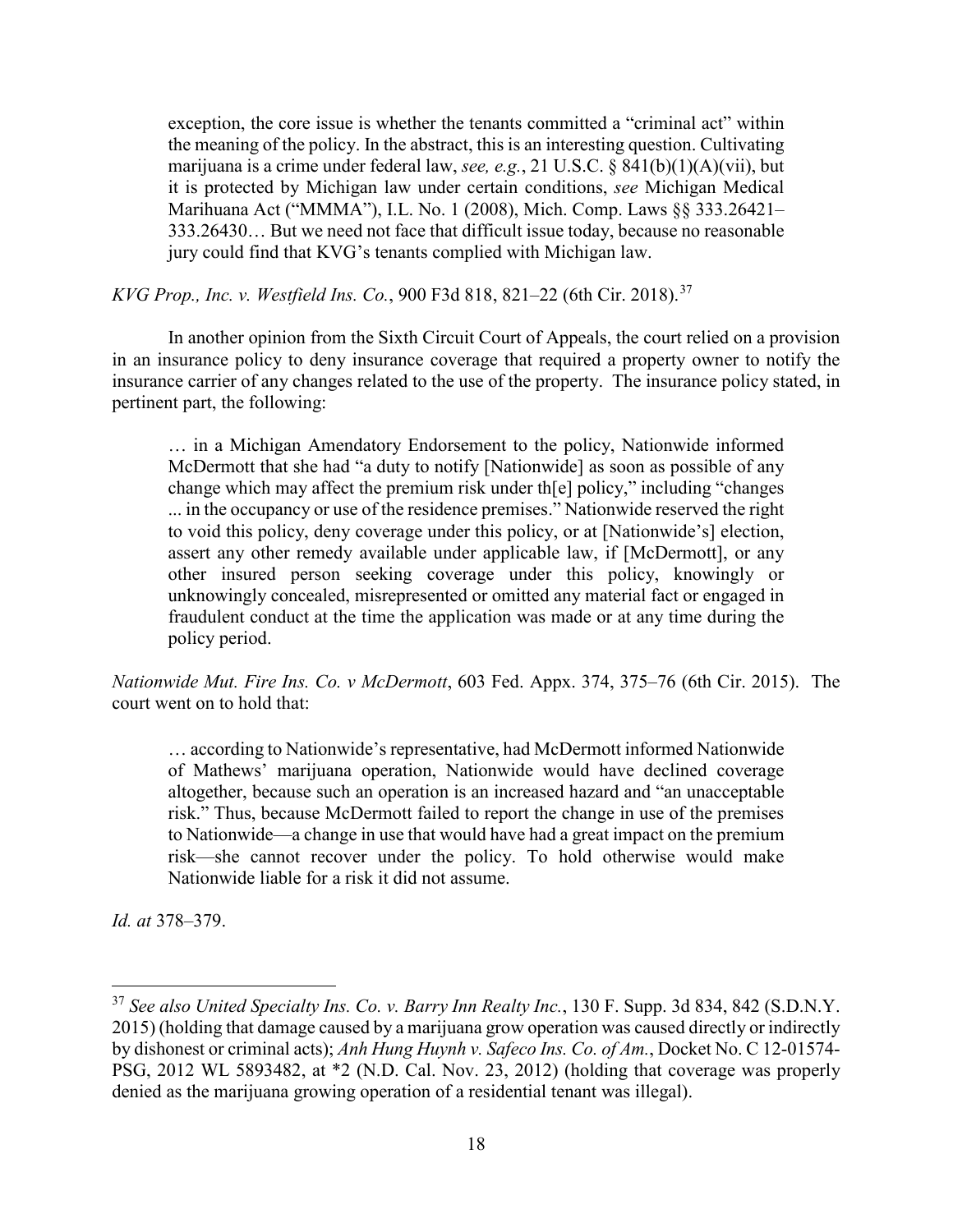As indicated above, the "dishonest and illegal acts" and "failure to notify" exclusions have been used to deny property loss coverages caused by fires resulting from marijuana growing operations. Community associations that turn a blind eye to marijuana growth operations and/or marijuana use risk substantial losses that may not be covered under their insurance policy. Community associations should consult with their insurance carrier to determine whether coverage exists for marijuana-related losses. Additionally, community associations may want to consider adding additional language to their governing documents precluding an owner from engaging in any activity that not only would increase the rate of insurance of the association but also would "void" insurance coverage under the association's insurance policy.

#### *C. Utility usage*

 $\overline{a}$ 

It is common for community association documents to contain a restriction on utility usage and/or waste. An example of such a provision is as follows:

No Co-owner will commit waste or engage in any activity that will result in any increased utility charges to the Association without the written consent of the board of directors.

When residents grow marijuana inside their units, they use a great deal of water, light and heat. Ultraviolet lamps necessary to properly grow marijuana plants require massive amounts of electricity, and, in order to grow cannabis, the following is required: 24-hour indoor lighting, heating, ventilation and air conditioning. According to CBC, it is estimated that 2000 kw are required to produce a pound of cannabis, which is approximately six times the electricity that an average condominium unit uses in one month.[38](#page-31-0)

Based on the above, if residents of a condominium community are growing cannabis in their units, such activity will significantly increase the building's water and electric consumption, and thereby significantly increase the cost of such utilities. If units in such condominium buildings are not separately metered, the cost increase will be absorbed by all residents in the building and not just those residents causing the surge. As a result, many associations receive complaints from residents about their increased utility charges alleging it is not equitable for them to pay for utility usage by someone growing federally illegal substances.

When receiving such complaints, it is imperative for associations to check their governing documents to determine the available remedies for excess utility usage. In some cases, the governing documents may permit a community association to turn off utilities for violations of the documents. *See*, *e.g.*, *Frantz v Piccadilly Place Condo. Ass'n, Inc.*, 597 S.E.2d 354, 358 (Ga. 2004) (holding that the statute and governing documents permitted the Association to shut off the owner's water). However, other courts have held that an association is not entitled to shut off utilities when an owner is in violation of the documents. *See*, *e.g.*, *Parker v. Chimneywood* 

<span id="page-31-0"></span><sup>38</sup> *Understanding Marijuana Madness for Condo Dwellers*, PRIORITY (Jan. 28, 2019), <https://prioritymeter.com/ca/article/understanding-marijuana-madness-for-condo-dwellers/> [\[https://perma.cc/94QN-Q52G\]](https://perma.cc/94QN-Q52G).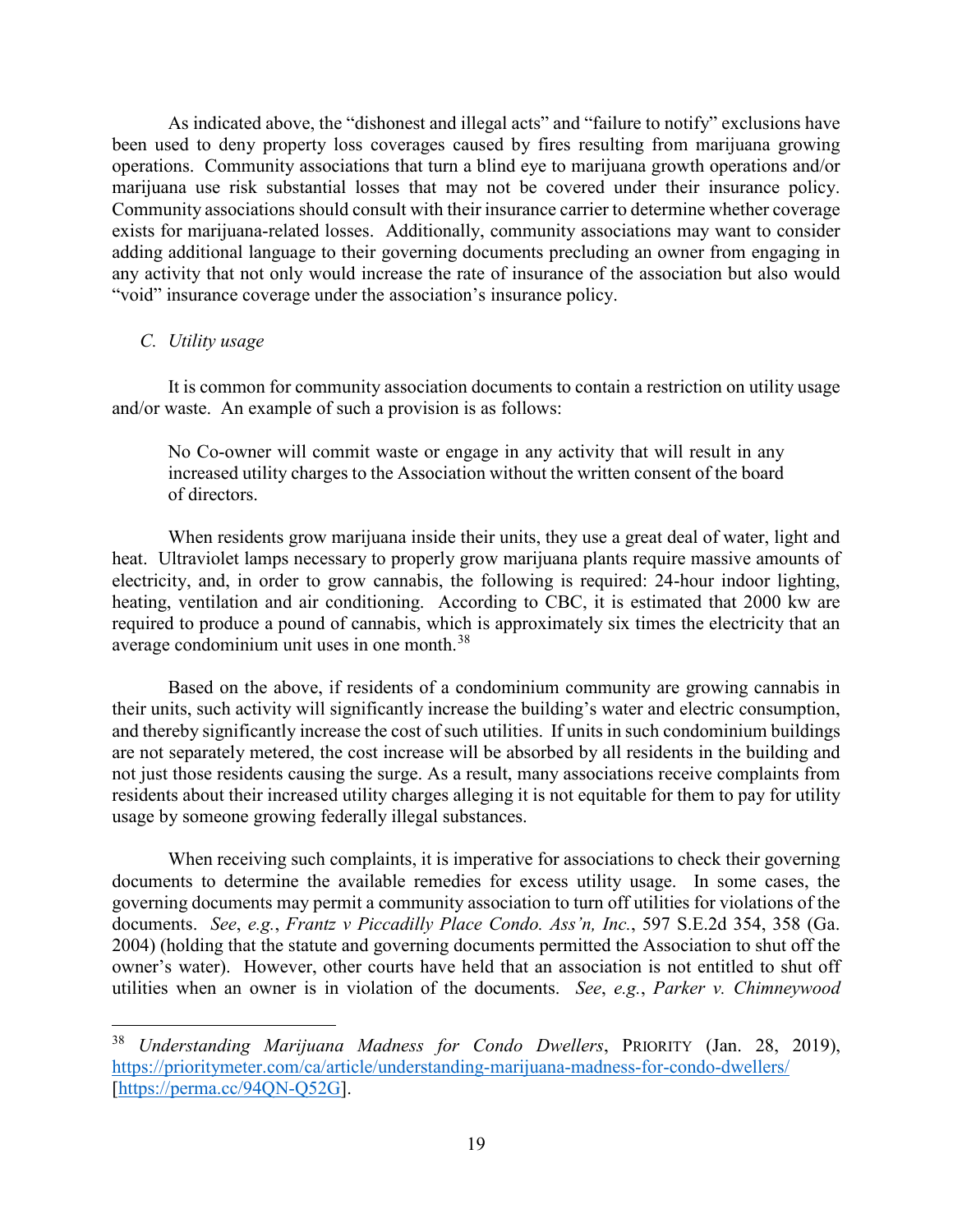*Homeowners' Ass'n, Inc.*, 866 So.2d 289, 291 (La. Ct. App. 2003), *writ den* 882 So.2d 606 ("On January 22, 2001, a Temporary Restraining Order was issued on behalf of the Appellants and against Chimneywood, '... restraining and enjoining the continuing deprivation of plaintiffs' water services....'"); *In re Hobbs*, 20 BR 488, 490 (1982) (holding threats by an association to cut off utility service were impermissible). The viability of this approach varies from jurisdiction to jurisdiction, and in most cases, a community association may be best served by obtaining a court order prior to shutting off any utilities.

In other instances, the governing documents may permit the association to charge back any excess utility use and associations should take advantage of that authority and utilize it to more equitably split the cost of utilities. One problem an association may encounter is the inability to determine (or estimate) how much utilities each unit uses and, thus, how to allocate the costs. Without sub-meters, it becomes a guessing game and there are no guarantees of accuracy. However, this should not stop condominium associations from pursuing claims related to excess use of utilities. In *Eastridge Condominium Association, Inc. v. McEnerney*, Docket No. CV136018957S, 2015 WL 7269857, (Conn. Super. Ct., Oct. 23, 2015), a Connecticut court determined an association could recover excess amounts paid on a water bill due to a toilet leak. In that case, the condominium was composed of three (3) buildings and the units were not individually metered. *Id*. at \*1. In determining the amount that could be recovered, the court held as follows:

The court will agree that a reasonable inference may be found that the excess water charge in that bill was due to the leaks in the defendant's unit. The question is what is the excess that should be attributed to the defendant. The court finds that when the defendant was notified of the leak she fixed it the following day. The court has evidence that the bill received after the problem was corrected was \$2,289.15 (Exhibit 5). Although Miceli testified that this bill was high, there is no credible evidence as to what was normal. The court will find that the defendant is responsible for the difference in the bill following the correction of the problem (Exhibit 5) and the bill received prior to the correction of the problem (Exhibit 4) or \$2,859.34.

#### *Id.*

As evidenced by *Eastridge*, *supra*, the governing documents do not always provide authority to a community association to allocate utility charges based on usage and, instead, such charges are to be allocated equally or based on some other criteria. Generally, these types of problems may be addressed through an amendment to the governing documents, providing the board with the discretion to reasonably estimate the utility usage and calculate chargebacks. An amendment may also require anyone growing cannabis to use alternative methods of electricity and water or prohibit the growth of marijuana plants in the community entirely. This is discussed further *infra*.

#### *D. Marijuana distribution from residential units*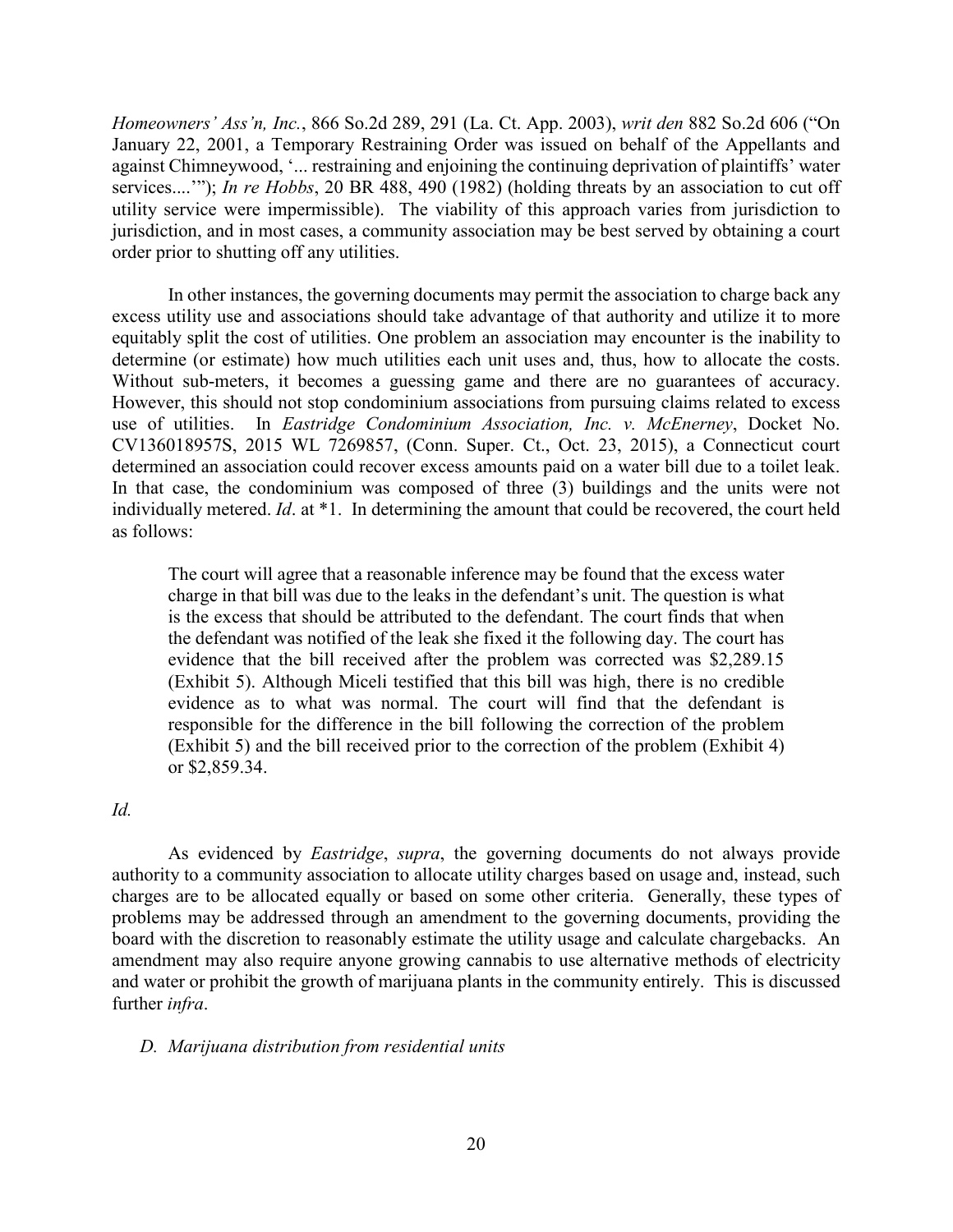Many communities and residents have objections to the sale of marijuana out of a unit in a community. Sometimes the objections are based on a perception that "bad" people will be entering the community to purchase the product. Others simply point to governing documents that prohibit businesses from being run out of the units. Sometimes marijuana sales directly from units violate local zoning or other ordinances. If this is the case, the activity may be reported to the local municipality for enforcement. On the other hand, if there is no violation of ordinances, an association must rely on the content of their governing documents.

It is common for community association governing documents to have a restriction on "commercial use." An example of a commercial use provision is as follows:

Units will be used for residential purposes only. No Co-owner will carry on any business enterprise or commercial activities anywhere on the Common Elements.

If the governing documents do not contain prohibitions on commercial use, businesses in the home or otherwise prohibit the sale of cannabis out of individual units, an amendment may be the best option for an association. The amendment could add either (or both) of these prohibitions to the governing documents, which would be recommended, as courts have adopted broad application to commercial use provisions.<sup>[39](#page-33-0)</sup>

#### *E. Commercial Marijuana Businesses*

 $\overline{a}$ 

As states decriminalize marijuana, more and more marijuana dispensaries are popping up around communities that may not expect to see that line of business. However, as official statecompliant businesses, dispensaries have become more prevalent and are in all types of communities regardless of economic class. In mixed-use communities, where there are both residential and commercial units, residents struggle with marijuana distribution and sales businesses the most, as such businesses are located directly within the communities and are part of their associations. Many owners allege their property values have diminished as result of marijuana businesses opening in their communities. The belief held by most is that allowing marijuana businesses in, or close to communities, increases crime and lowers property values; however, studies have found the opposite to be true.

According to research, on average, in states where recreational marijuana is legal, cities with retail dispensaries saw [home values](https://listwithclever.com/real-estate-blog/home-value-estimate-websites/) increase \$22,888 more than cities where marijuana is

<span id="page-33-0"></span><sup>39</sup> *See*, *e.g.*, *Terrien v. Zwit*, 467 Mich. 56, 64; 648 N.W.2d 602, 606–07 (2002) (" 'Commercial' is commonly defined as 'able or likely to yield a profit.' *Random House Webster's College Dictionary* (1991). 'Commercial use' is defined in legal parlance as 'use in connection with or for furtherance of a profit-making enterprise.' Black's Law Dictionary (6th ed). 'Commercial activity' is defined in legal parlance as 'any type of business or activity which is carried on for a profit.' *Id.* 'Business' is commonly defined as 'a person ... engaged in ... a service.' *Random House Webster's College Dictionary* (1991). 'Business' is defined in legal parlance as an '[a]ctivity or enterprise for gain, benefit, advantage or livelihood.' Black's Law Dictionary (6th ed).").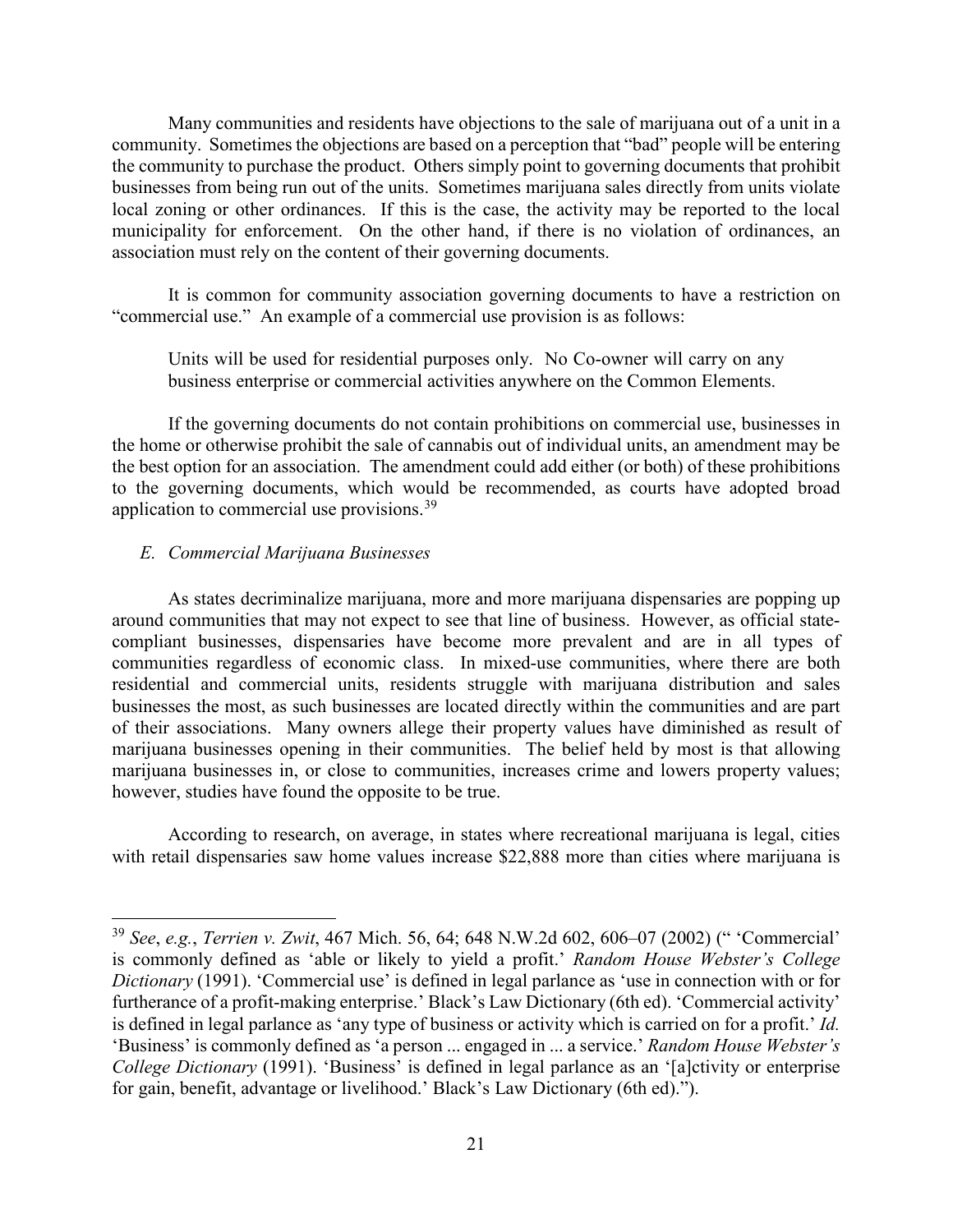illegal from 2014 to 2019.<sup>[40](#page-34-0)</sup> Per a CATO Institute study, homes close to retail dispensaries (within 0.1 miles) increased in value approximately 8.4 percent compared to those further away from the dispensaries.<sup>[41](#page-34-1)</sup> This effect appears to bring up the entire city's home values at a rate higher than the national average.

Colorado's first retail dispensaries opened in January 1, 2014, and medical and recreational sales have generated over \$948,000,000 in tax revenue.<sup>42</sup> Denver has 180 dispensaries, the most of any Colorado city, and its housing market has seen unprecedented growth since recreational legalization in 2012. Colorado and Washington, the first states to legalize cannabis for recreational use, have both seen above-average home values since opening their first dispensaries in 2014. Colorado home values have increased 58% and Washington home values have increased 57% in the five years since legal commercial sales began. A chart setting forth the home value percent increase of real estate since January 2014, when commercial sales of marijuana were first legalized, is attached as **Appendix 2**. [43](#page-34-3) The chart demonstrates that an argument exists that retail dispensaries do not negatively impact home values but actually increase them.

Additionally, dispensaries are not without their own challenges. Many marijuana businesses cannot get financing from lending institutions to open their doors. Banks have traditionally not been keen on lending money to businesses violating federal laws. On July 23, 2019, the Senate Committee on Banking, Housing, and Urban Affairs held a hearing about the availability of banking services to marijuana businesses. Marijuana advocates insisted the federally illegal classification of marijuana creates operational problems for state-legal marijuana businesses,<sup>[44](#page-34-4)</sup> such as a lack of access to banking funds and the inability to take tax deductions standard for other types of businesses.

Congress has drawn up a bill for the SAFE Banking Act that seeks to protect financial institutions from prosecution and civil actions for serving state-legal marijuana businesses. Additionally, a spending bill was introduced in the House in May 2019 that would prevent federal

<span id="page-34-1"></span>41 James Conklin, et al., *Contact High: The External Effects of Retail Marijuana Establishments on House Prices*, CATO INST. (July 18, 2018), <https://www.cato.org/sites/cato.org/files/pubs/pdf/research-brief-122.pdf> [\[https://perma.cc/MS7C-2XJX\]](https://perma.cc/MS7C-2XJX).

<span id="page-34-2"></span><sup>42</sup> Marijuana Tax Data, COLO. DEP'T. OF REVENUE, <https://www.colorado.gov/pacific/revenue/colorado-marijuana-tax-data> (last visited Oct. 4, 2019) [\[https://perma.cc/2XH9-6CGA\]](https://perma.cc/2XH9-6CGA).

<span id="page-34-3"></span><sup>43</sup> *Housing Data*, *supra*, at 46.

<span id="page-34-0"></span><sup>40</sup> *Housing Data*, ZILLOW,<https://www.zillow.com/research/data/>(last visited Oct. 4, 2019).

<span id="page-34-4"></span><sup>44</sup> Julia Cardi, *Operations Challenges for Marijuana Businesses Get Attention in Congress*, LAW WEEK COLO. (July 30, 2019), [https://lawweekcolorado.com/2019/07/operations-challenges-for](https://lawweekcolorado.com/2019/07/operations-challenges-for-marijuana-businesses-get-attention-in-congress/)[marijuana-businesses-get-attention-in-congress/](https://lawweekcolorado.com/2019/07/operations-challenges-for-marijuana-businesses-get-attention-in-congress/) [\[https://perma.cc/FK39-VY6J\]](https://perma.cc/FK39-VY6J).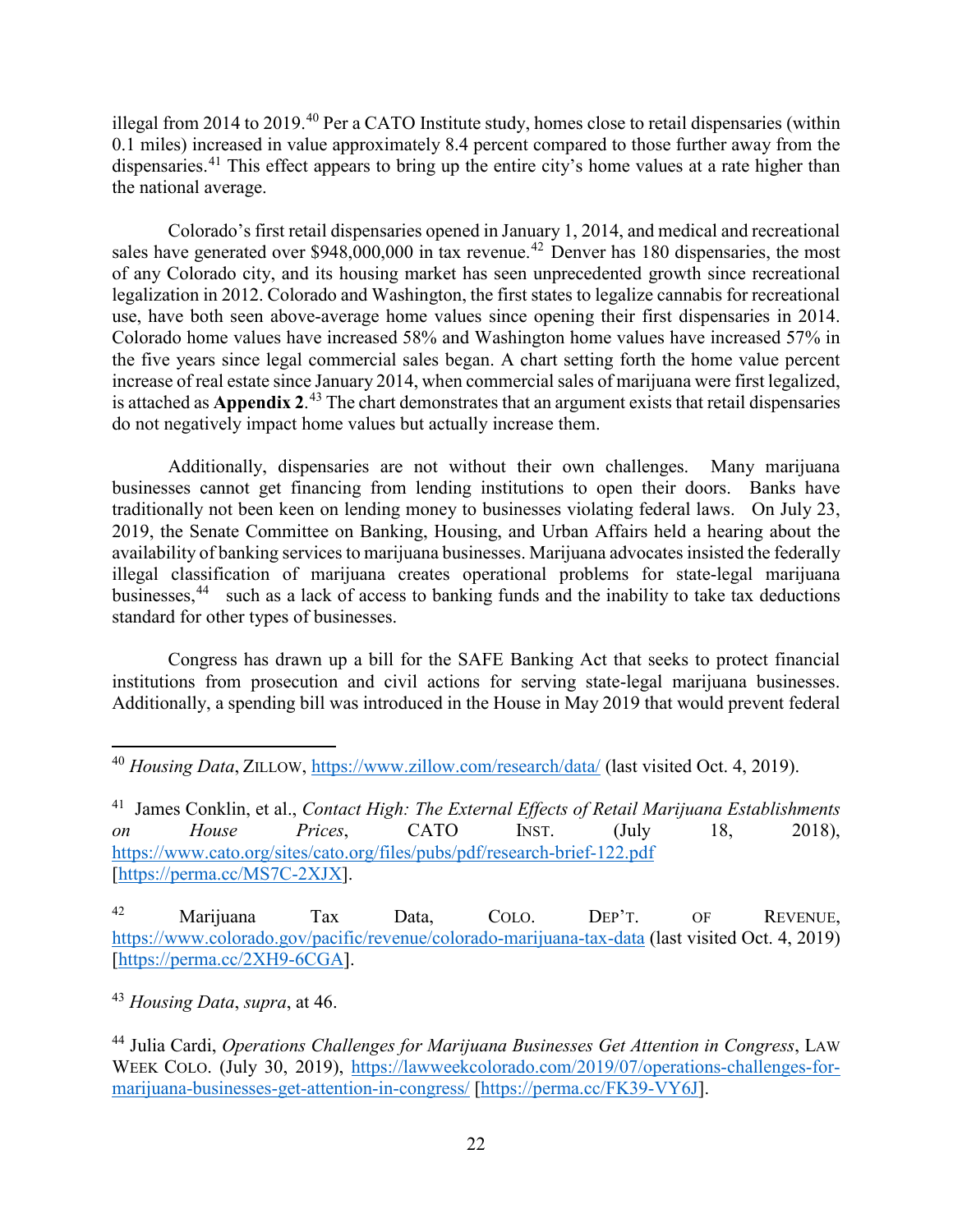regulators from punishing financial institutions for keeping accounts with state-legal marijuana businesses.

As a result, it seems the federal government is creating some exceptions to its rules in order to allow state-legal dispensaries to survive and even thrive. Therefore, mixed-use communities may have a struggle on their hands when it comes to avoiding marijuana businesses in their communities. Nevertheless, there is always the option of presenting an amendment of the governing documents to the owners for approval prohibiting marijuana businesses from purchasing units in a commercial or mixed-use condominium.

# **Document Drafting Considerations and Tips**

The most utilized method for addressing marijuana usage, growth and sales in communities is revision of the governing documents. Even if state law does not prohibit the use of marijuana, generally speaking, community associations may prohibit such use and/or regulate it by revising or adding provisions to their governing documents. Owners and residents of common interest communities are required to comply with their association's governing documents, which can be more restrictive than state law.

Below are some options to consider when preparing amendments or revisions to an association's governing documents. In order to ascertain which option will work best, it is imperative to discuss these options with the pertinent boards to ensure the directors are clear on what each option entails and the pros and cons of the same.

# **a. Ban all forms of smoking**

One option is to add a prohibition on smoking of any type—this includes marijuana, cigarette, cigar and other forms of smoking. This ban may be limited to smoking in common areas or may encompass the entire community (including unit interiors).

# **b. Ban all forms of cannabis**

 $\overline{a}$ 

Oftentimes boards are hesitant to touch cigarette/cigar smoking due to large smoking populations in their communities and prefer to only focus on marijuana. As with the smoking ban, this ban may also be limited to using cannabis in the common areas or could prohibit it inside units as well.

#### **c. Ban only certain types of cannabis use**

Although marijuana is oftentimes utilized in a smoking form, it also may be utilized in many other forms such as edibles, lotions, oils, pills, sprays, drinks, chewing gum and patches, just to name a few.[45](#page-35-0) Many of these other forms of cannabis do not produce an

<span id="page-35-0"></span><sup>45</sup> *24 Ways to Consume Marijuana – Smoking, Edibles, Lotions & More*, ARDENT (June 13, 2018), <https://ardentcannabis.com/blog/ways-to-consume-marijuana/>[\[https://perma.cc/N8Z3-RHWD\]](https://perma.cc/N8Z3-RHWD).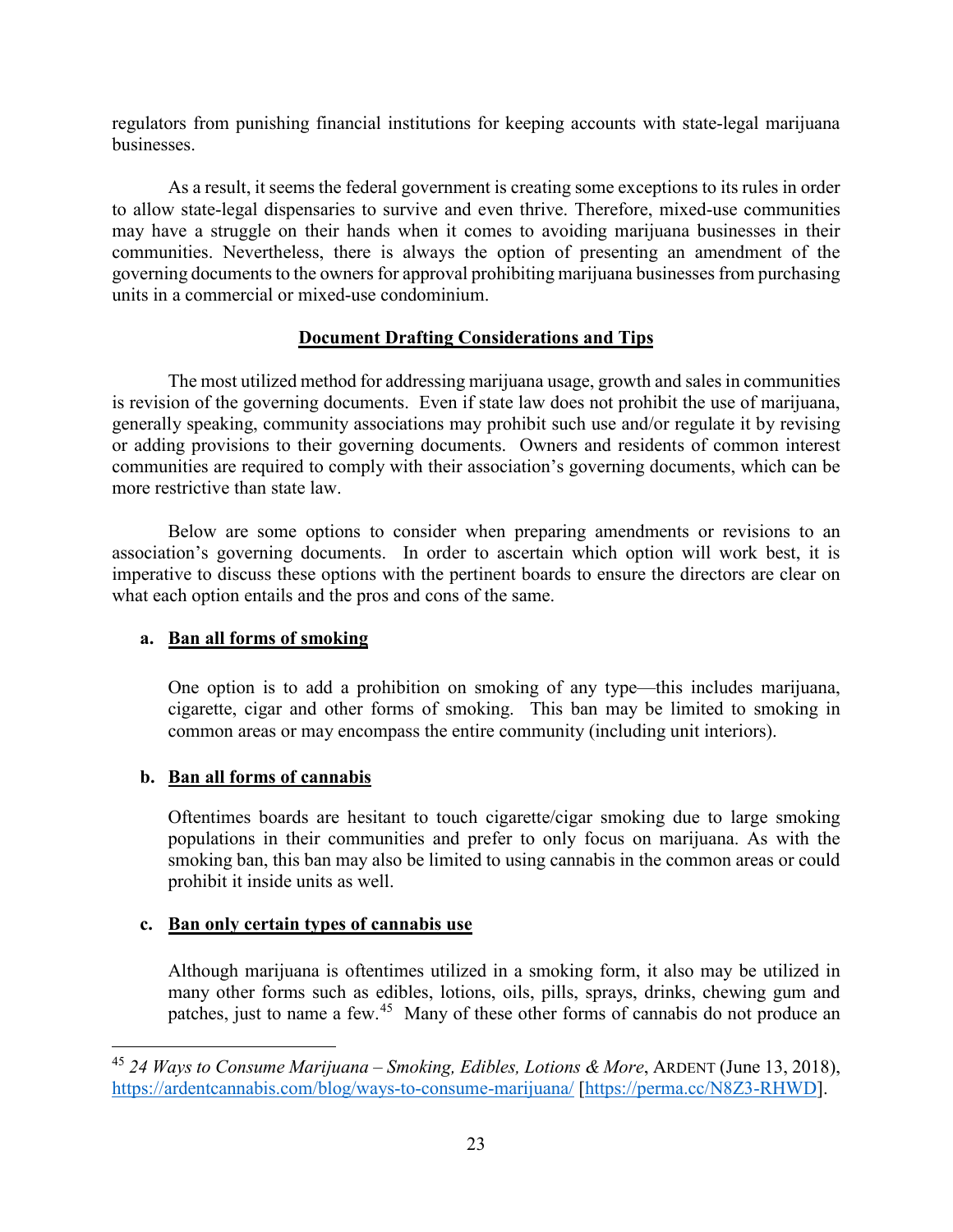odor when used. If an association is primarily concerned with odor, it should consider banning the smoking of marijuana and any other usage that produces an odor and allowing consumption methods that do not cause odors.

## **d. Ban on growth of marijuana**

Another concern for community associations is the growth and sales of cannabis in the boundaries of the community. As discussed previously, marijuana growth requires a great deal of water and electric use, which can cause utility costs to increase for other owners if utilities are not separately metered or paid.

# **e. Ban on sales of marijuana**

The sale of marijuana typically goes hand-in-hand with growth, but some communities may not mind the growth if there are not any sales. This presents the option of amending the governing documents to only prohibit sales of cannabis but still allowing growth. As discussed previously, it is also possible to ban marijuana companies from purchasing units in a mixed-use community through an amendment.

# **f. Ban all illegal activities**

Because marijuana usage and sales are illegal under federal law, a provision in the governing documents prohibiting ANY illegal activity will have the effect of banning marijuana usage, growth, and sales in a community. The downside to this option, though, is that boards will need to get versed in many laws that may impact their community to ensure they consistently enforce this prohibition.

#### **g. Provide rule-making authority to the board if marijuana is legalized in the future**

In the event the manufacture, distribution, possession or use of marijuana becomes legal under federal law in the future, community associations may want to authorize the board of directors to create rules related to marijuana within the condominium.

Once these questions are answered, it becomes easier to prepare provisions addressing the specific issues a board is seeking to address.

There are numerous ways to draft amendments to governing documents in order to address marijuana concerns. Below are several examples of such provisions.

- $\triangleright$  No Owner or occupant of a Unit may utilize such Unit for the purpose of commercial growth or distribution of marijuana or medical marijuana. This prohibition may further be clarified by the Board of Directors through Rules and Regulations.
- $\triangleright$  No Owner or occupant of a Unit may utilize his/her Unit for the purpose of growing, distributing, selling, transferring, or transporting marijuana, including medical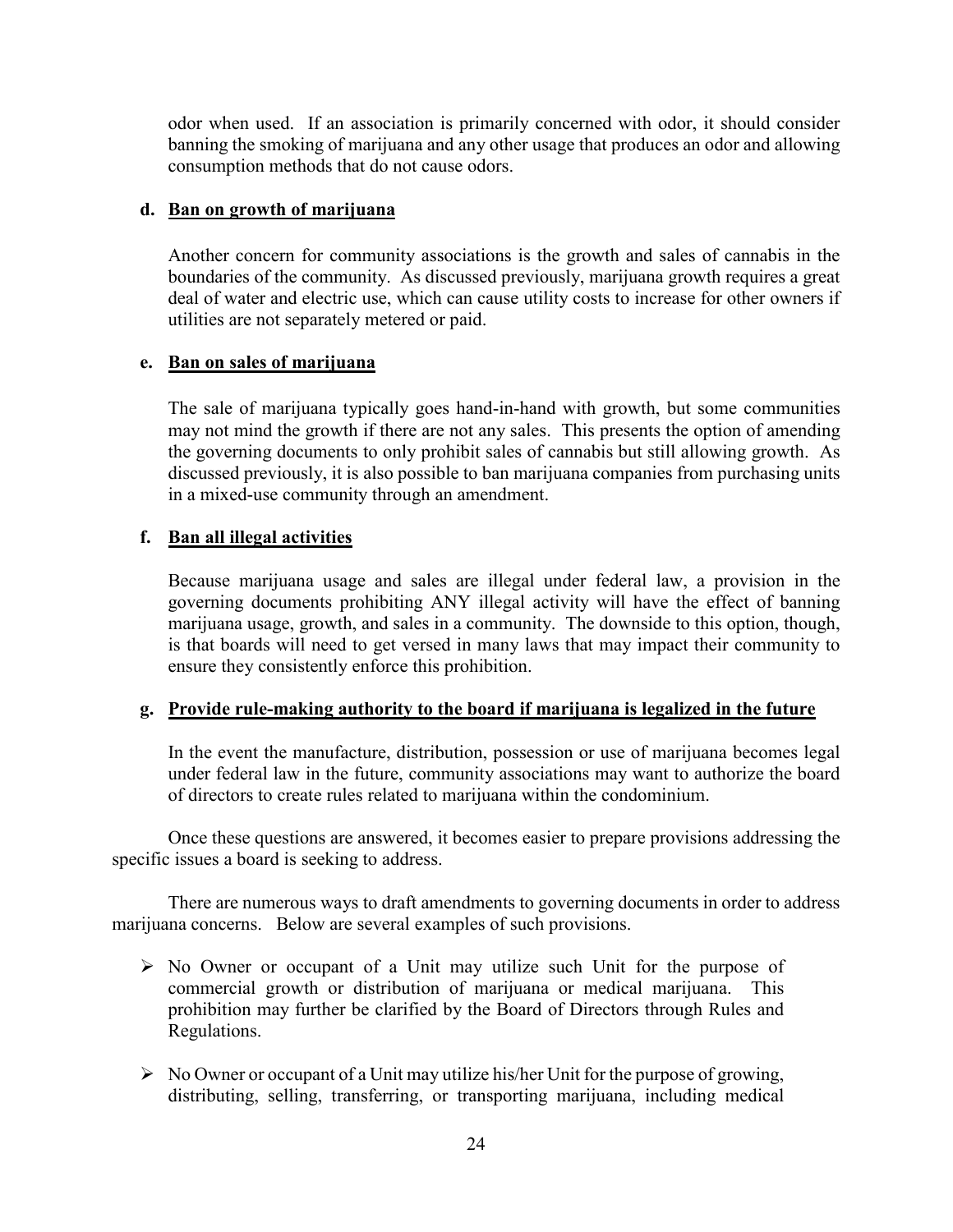marijuana. This restriction also prohibits growing, manufacturing, selling, transporting, and distribution of all Schedule 1 substances as currently defined by the United States Drug Enforcement Administration (DEA). This restriction does not include growing marijuana for personal use in quantities that may be allowed by current laws.

- $\triangleright$  Smoking is prohibited everywhere on the property including, but not limited to, the individual units and all indoor and outdoor common areas. No owner shall smoke or permit smoking by any owner, occupant, agent, tenant, contract worker, household worker, guest, friend, or family member.
- > By purchasing a unit in the \_\_\_\_\_\_\_\_\_\_\_\_\_\_\_\_\_\_\_ Association, Owner agrees and acknowledges that the Unit is in a no-smoking community. Owner and members of Owner's household shall not smoke or cultivate anywhere in the Unit or the building where the Unit is located or in any of the common areas or adjoining grounds of such building or other parts of the community.
- $\triangleright$  Smoking is prohibited in all common areas of the community, whether indoors or outdoors. Without limiting the generality of the foregoing, this prohibition applies to all common areas in the community. This includes, but is not limited to the clubhouse, swimming pool area, walking and bike trails, community gardens, playgrounds, common hallways, elevators, patios, decks, and parking garage. Smoking is defined as including carrying, burning or otherwise handling or controlling any lighted or smoldering product containing tobacco or other substance such as marijuana, including, but not limited to, cigarettes, cigars or pipes. Each owner is responsible for the compliance with this rule by the owner and all residents within the owner's unit, and for all guests and invitees of such owner. Violations of this rule may result in a fine pursuant to the Association's fine schedule as adopted and amended from time to time by the Board of Directors.

#### **Enforcement of Marijuana Restrictions**

Other communities amend their governing documents, as discussed previously, to prohibit or otherwise limit the use of cannabis. Regardless of what method an association uses to address cannabis, what steps should it take to then enforce its restrictions once they have been adopted?

Some associations have reached out to their local police departments for assistance with enforcement. However, at least in Colorado, that does not seem to get any traction.<sup>46</sup> As a result, associations, in most instances, must enforce their marijuana regulations in the same manner as

<span id="page-37-0"></span><sup>46</sup> *See* Carlos Illesacs, *HOAs and pot use, cultivation likely to be volatile mix*, DENVER POST (Jan. 13, 2014), [https://www.denverpost.com/2014/01/13/hoas-and-pot-use-cultivation-likely-to-be](https://www.denverpost.com/2014/01/13/hoas-and-pot-use-cultivation-likely-to-be-volatile-mix/)[volatile-mix/](https://www.denverpost.com/2014/01/13/hoas-and-pot-use-cultivation-likely-to-be-volatile-mix/) [\[https://perma.cc/BGP6-2PN7\]](https://perma.cc/BGP6-2PN7) ("Enforcing a pot smoking ban is a different matter altogether. When the issue of HOAs possibly banning pot use came up in Aurora [Colorado], Police Chief Dan Oates said he wasn't going to waste the time of police officers who are summoned to an HOA on a complaint that someone is smoking marijuana.").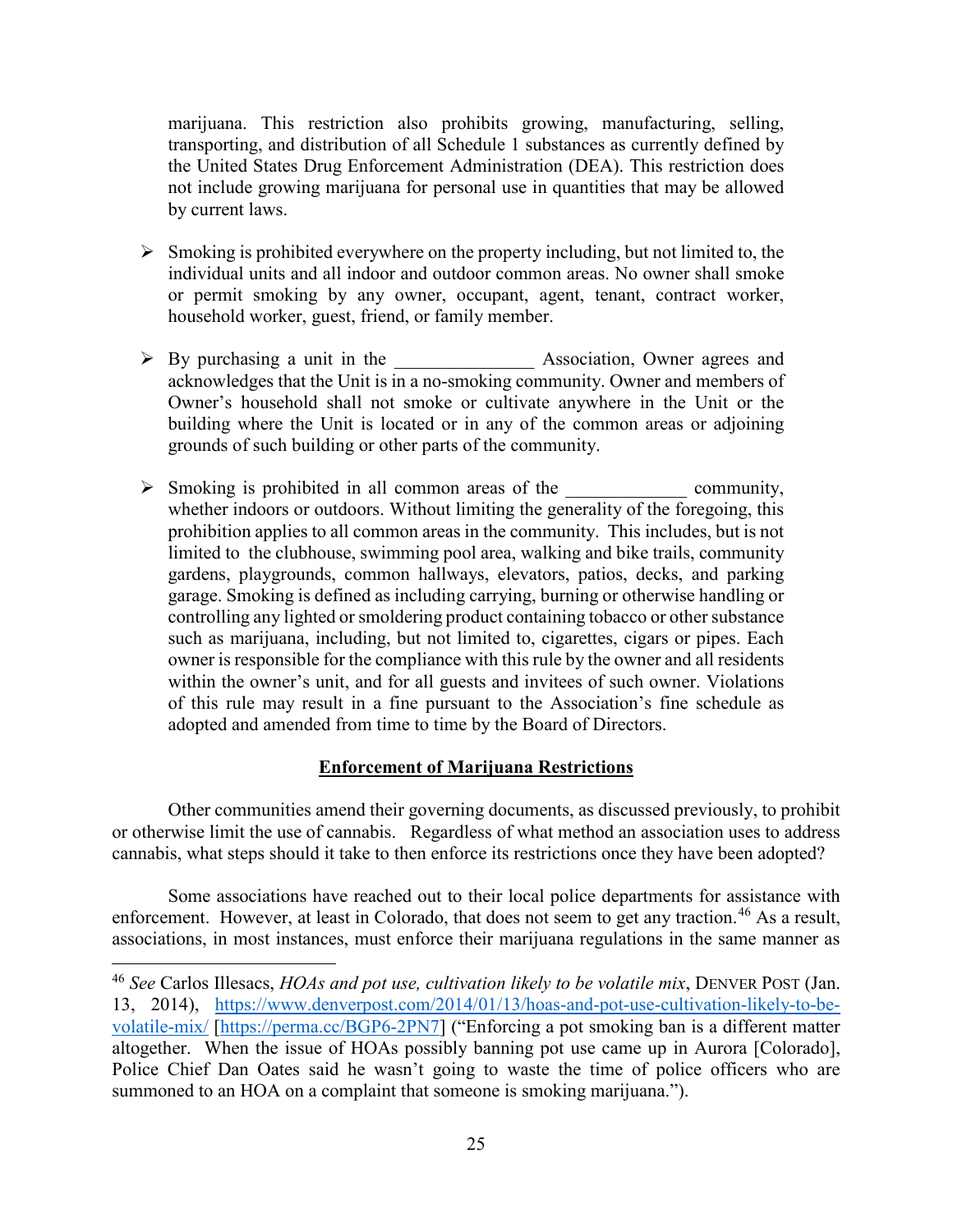they enforce other regulations. Some states have statutes specifically setting forth an enforcement process, while others contain guidelines. Some states do not have statutes addressing the enforcement issue at all. Therefore, it is imperative to review the pertinent state laws before commencing enforcement.

A generic enforcement strategy an association might utilize may look something like this:

- a. Investigate complaints and attempt to verify;
- b. Send notice to noncompliant individual;
- c. If complaints continue to come in, impose a fine. Some states require notice and hearing prior to imposing fines.
- d. If the fine(s) do not work, the file is turned over to the association's legal counsel to take appropriate enforcement steps, such as commencing legal action against the violator.

Regardless of the strategy utilized, it is important for associations to treat marijuana violations the same as any other violations or run the risk of being accused of inconsistent enforcement or discrimination.

# **Final Takeaways for Dealing with Marijuana Issues in Community Associations**

- **1. Marijuana is still illegal under the CSA.** Community associations and board members could be subject to harsh civil and criminal penalties if they expressly authorize the manufacture, distribution or possession of marijuana on community association property. Until marijuana is legal under the CSA, community associations should not expressly authorize marijuana use.
- **2. Federal law trumps state law with limited exceptions.** The CSA will control over any state laws that decriminalize the manufacture, distribution or possession of marijuana under the Supremacy Clause of the United States Constitution. While there have been a few limited exceptions to this rule related to the state enforcement of the CSA, none of these exceptions are likely to apply to community associations.
- **3. Private entities, such as community associations, are generally free to restrict marijuana as a matter of contract.** In the context of employment law cases, most courts have held that private entities are free to restrict marijuana use. Some states have started adopting statutes prohibiting discrimination based on marijuana use in the context of schools, employment and rental properties. This trend could be expanded to apply to community associations in the future.
- **4. There is really no difference between medical marijuana and recreational marijuana in the context of community associations as immunity from prosecution does not equate to legal conduct.** All marijuana is illegal under the CSA. There are no exceptions for medical marijuana use, but Congress has defunded criminal prosecutions of medical marijuana users for several years.
- **5. A medical marijuana user is not entitled to a reasonable accommodation under the Fair Housing Act.** Federal courts have thus far held that a person with